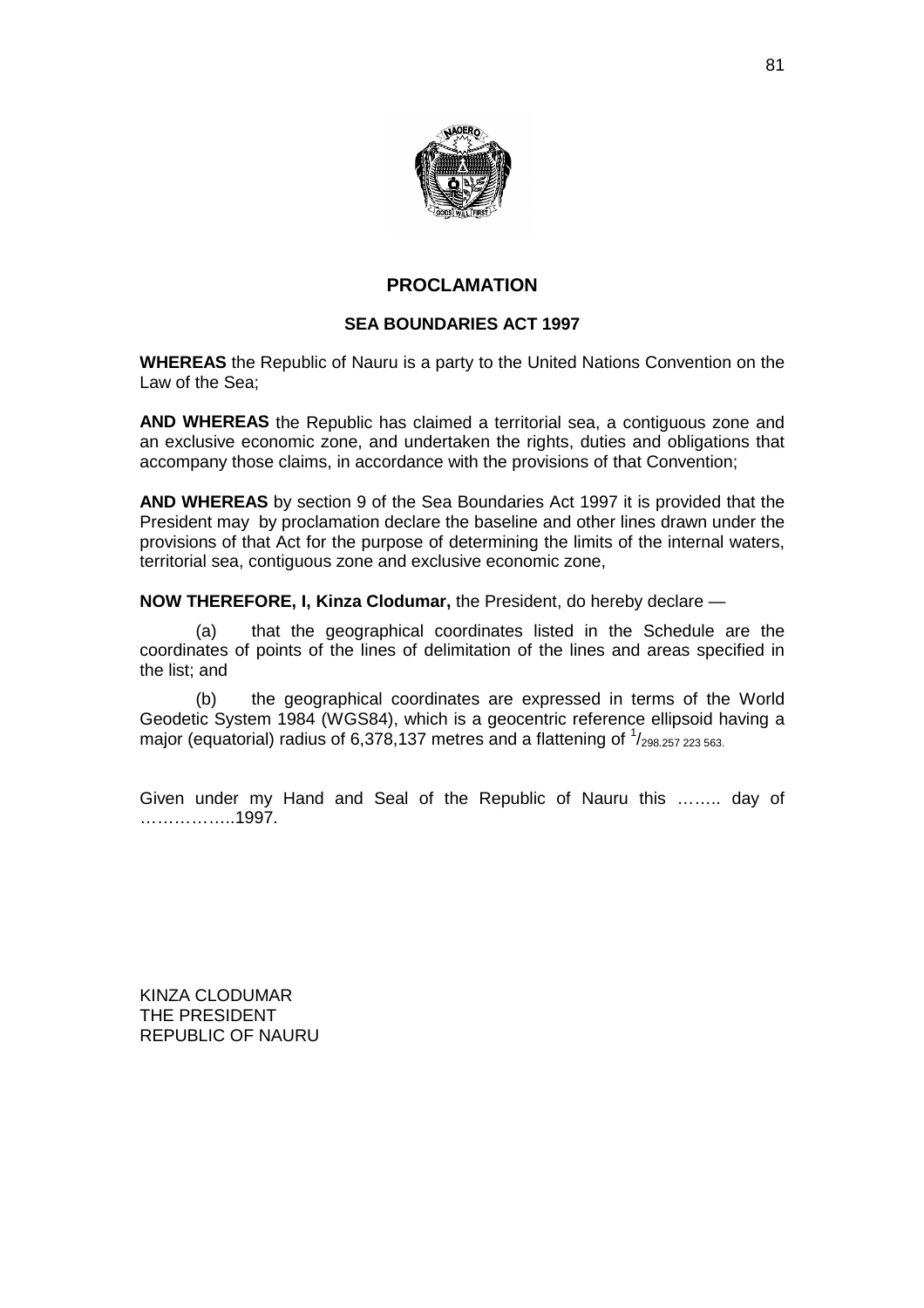# **SCHEDULE**

# **BASEPOINTS OF THE BASELINE OF NAURU**

|            | Latitude<br>" S<br>£     | Longitude<br>"E<br>$\pmb{\zeta}$ |            | Latitude<br>" S<br>£     | Longitude<br>£<br>" E      |
|------------|--------------------------|----------------------------------|------------|--------------------------|----------------------------|
| 001        | 00 30 01.2               | 166 56 19.4                      | 046        | 00 31 02.8               | 166 54 58.9                |
| 002<br>003 | 00 30 00.9<br>00 30 00.6 | 166 56 17.8<br>166 56 16.0       | 047<br>048 | 00 31 05.0<br>00 31 06.6 | 166 54 56.6<br>166 54 54.8 |
| 004        | 00 30 00.6               | 166 56 14.8                      | 049        | 00 31 08.2               | 166 54 53.3                |
| 005        | 00 30 00.4               | 166 56 12.5                      | 050        | 00 31 09.9               | 166 54 51.6                |
| 006        | 00 30 00.6               | 166 56 10.7                      | 051        | 00 31 12.1               | 166 54 49.2                |
| 007        | 00 30 00.7               | 166 56 08.8                      | 052        | 00 31 14.8               | 166 54 46.7                |
| 008        | 00 30 01.1               | 166 56 06.3                      | 053        | 00 31 17.8               | 166 54 44.1                |
| 009        | 00 30 01.6               | 166 56 04.4                      | 054        | 00 31 20.4               | 166 54 41.9                |
| 010        | 00 30 01.9               | 166 56 02.0                      | 055        | 00 31 22.1               | 166 54 40.6                |
| 011        | 00 30 02.0               | 166 56 01.1                      | 056        | 00 31 24.3               | 166 54 39.0                |
| 012        | 00 30 02.8               | 166 55 58.5                      | 057        | 00 31 26.3               | 166 54 38.1                |
| 013        | 00 30 03.6               | 166 55 56.2                      | 058        | 00 31 27.4               | 166 54 37.5                |
| 014<br>015 | 00 30 04.0<br>00 30 04.7 | 166 55 55.0<br>166 55 53.4       | 059<br>060 | 00 31 30.6<br>00 31 33.0 | 166 54 36.7<br>166 54 36.0 |
| 016        | 00 30 05.2               | 166 55 52.3                      | 061        | 00 31 35.4               | 166 54 35.6                |
| 017        | 00 30 06.6               | 166 55 50.9                      | 062        | 00 31 37.3               | 166 54 34.8                |
| 018        | 00 30 07.5               | 166 55 49.9                      | 063        | 00 31 38.2               | 166 54 34.2                |
| 019        | 00 30 09.1               | 166 55 48.5                      | 064        | 00 31 39.1               | 166 54 33.8                |
| 020        | 00 30 10.5               | 166 55 47.4                      | 065        | 00 31 40.6               | 166 54 33.5                |
| 021        | 00 30 11.9               | 166 55 46.7                      | 066        | 00 31 42.0               | 166 54 33.4                |
| 022        | 00 30 13.4               | 166 55 45.6                      | 067        | 00 31 42.9               | 166 54 33.0                |
| 023        | 00 30 15.3               | 166 55 44.4                      | 068        | 00 31 44.4               | 166 54 32.8                |
| 024        | 00 30 16.8               | 166 55 43.3                      | 069        | 00 31 46.3               | 166 54 32.1                |
| 025        | 00 30 18.0               | 166 55 42.3                      | 070        | 00 31 47.4               | 166 54 32.0                |
| 026<br>027 | 00 30 19.4<br>00 30 21.0 | 166 55 40.9<br>166 55 39.5       | 071<br>072 | 00 31 49.9<br>00 31 52.0 | 166 54 31.9<br>166 54 31.5 |
| 028        | 00 30 23.4               | 166 55 37.6                      | 073        | 00 31 53.4               | 166 54 31.3                |
| 029        | 00 30 25.3               | 166 55 35.9                      | 074        | 00 31 54.3               | 166 54 31.3                |
| 030        | 00 30 27.8               | 166 55 33.6                      | 075        | 00 31 55.0               | 166 54 31.3                |
| 031        | 00 30 30.9               | 166 55 30.9                      | 076        | 00 31 56.9               | 166 54 31.3                |
| 032        | 00 30 32.8               | 166 55 29.0                      | 077        | 00 31 59.5               | 166 54 31.1                |
| 033        | 00 30 35.7               | 166 55 26.3                      | 078        | 00 32 00.7               | 166 54 30.9                |
| 034        | 00 30 37.3               | 166 55 24.7                      | 079        | 00 32 02.1               | 166 54 31.3                |
| 035        | 00 30 40.2               | 166 55 22.3                      | 080        | 00 32 03.8               | 166 54 31.7                |
| 036        | 00 30 42.4               | 166 55 20.3                      | 081        | 00 32 05.7               | 166 54 31.9                |
| 037        | 00 30 45.7               | 166 55 17.6                      | 082        | 00 32 08.0               | 166 54 31.9                |
| 038<br>039 | 00 30 47.6<br>00 30 48.8 | 166 55 15.5<br>166 55 14.5       | 083<br>084 | 00 32 09.9<br>00 32 11.7 | 166 54 32.3<br>166 54 32.4 |
| 040        | 00 30 50.7               | 166 55 12.7                      | 085        | 00 32 13.2               | 166 54 32.6                |
| 041        | 00 30 53.4               | 166 55 10.0                      | 086        | 00 32 15.8               | 166 54 33.1                |
| 042        | 00 30 55.3               | 166 55 08.0                      | 087        | 00 32 17.2               | 166 54 33.3                |
| 043        | 00 30 56.7               | 166 55 06.0                      | 088        | 00 32 19.8               | 166 54 33.6                |
| 044        | 00 30 58.5               | 166 55 04.1                      | 089        | 00 32 22.7               | 166 54 34.5                |
| 045        | 00 31 00.7               | 166 55 01.4                      | 090        | 00 32 25.0               | 166 54 35.5                |
|            |                          |                                  |            |                          |                            |

Latitude Longitude **Latitude** Longitude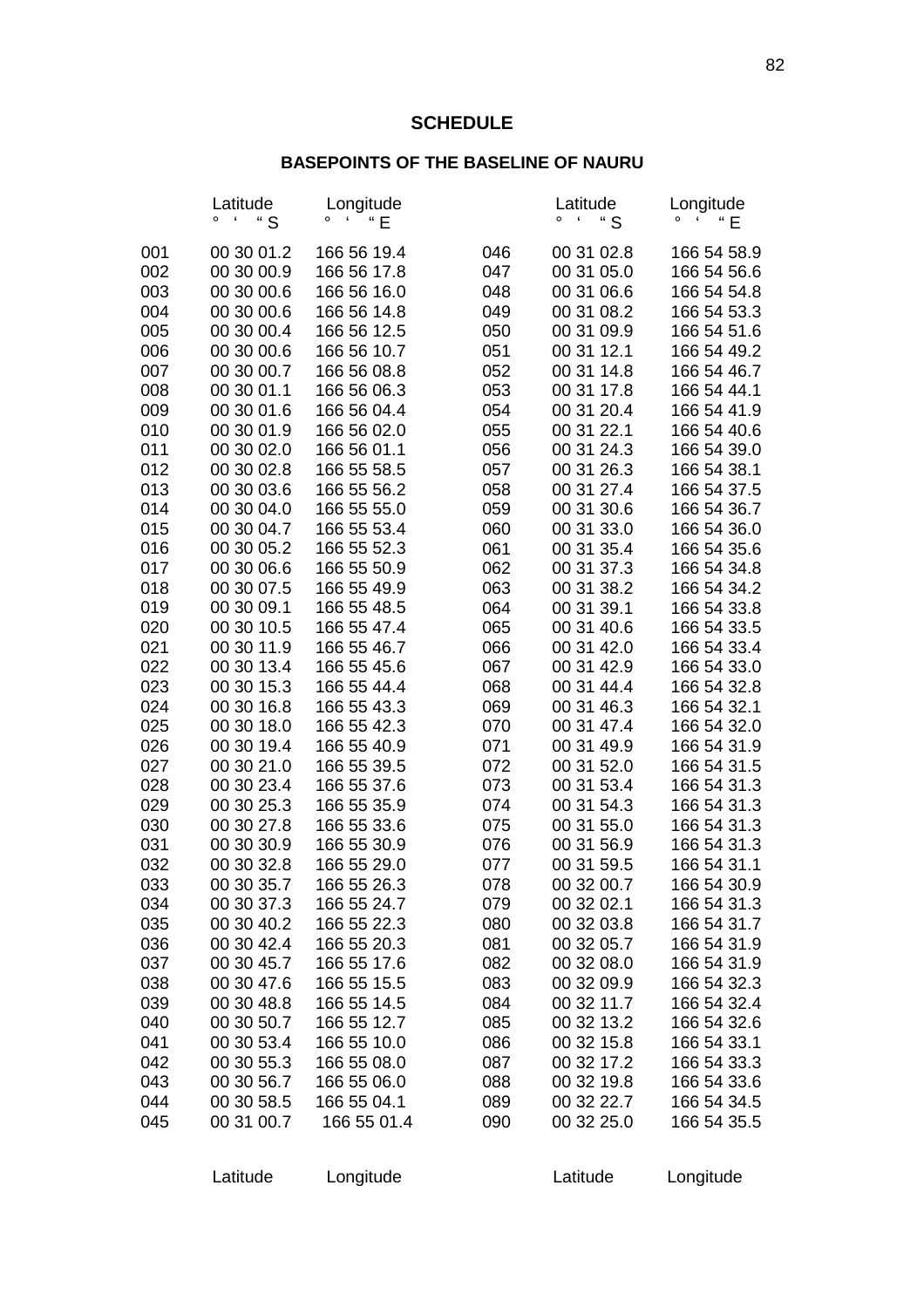|            | $\circ$ S                | $\circ$ $\cdot$ $\cdot$ $\cdot$ $\in$ |            | $\circ$ $\cdot$ "S                     | $\circ$ $\cdot$ $\cdot$ $\cdot$ $\in$ |
|------------|--------------------------|---------------------------------------|------------|----------------------------------------|---------------------------------------|
| 091        | 00 32 28.9               | 166 54 36.9                           | 141        | 00 33 15.4                             | 166 56 17.1                           |
| 092        | 00 32 32.5               | 166 54 37.7                           | 142        | 00 33 14.9                             | 166 56 18.8                           |
| 093        | 00 32 33.6               | 166 54 38.0                           | 143        | 00 33 13.6                             | 166 56 21.5                           |
| 094        | 00 32 35.7               | 166 54 39.3                           | 144        | 00 33 12.6                             | 166 56 23.6                           |
| 095        | 00 32 38.4               | 166 54 41.0                           | 145        | 00 33 12.0                             | 166 56 24.9                           |
| 096        | 00 32 40.9               | 166 54 42.0                           | 146        | 00 33 10.9                             | 166 56 26.9                           |
| 097        | 00 32 41.8               | 166 54 42.7                           | 147        | 00 33 09.7                             | 166 56 28.2                           |
| 098        | 00 32 44.6               | 166 54 45.1                           | 148        | 00 33 08.4                             | 166 56 29.8                           |
| 099        | 00 32 46.7               | 166 54 47.5                           | 149        | 00 33 07.6                             | 166 56 30.6                           |
| 100        | 00 32 48.6               | 166 54 49.3                           | 150        | 00 33 05.7                             | 166 56 32.8                           |
| 101        | 00 32 50.0               | 166 54 50.5                           | 151        | 00 33 03.8                             | 166 56 35.1                           |
| 102        | 00 32 51.3               | 166 54 51.6                           | 152        | 00 33 02.4                             | 166 56 37.1                           |
| 103        | 00 32 52.5               | 166 54 53.0                           | 153        | 00 33 01.1                             | 166 56 39.8                           |
| 104        | 00 32 53.7               | 166 54 54.1                           | 154        | 00 32 59.4                             | 166 56 42.4                           |
| 105        | 00 32 55.2               | 166 54 56.0                           | 155        | 00 32 58.3                             | 166 56 44.5                           |
| 106        | 00 32 56.3               | 166 54 56.9                           | 156        | 00 32 57.0                             | 166 56 46.8                           |
| 107        | 00 32 58.7               | 166 55 00.5                           | 157        | 00 32 55.8                             | 166 56 49.2                           |
| 108        | 00 33 01.0               | 166 55 03.2                           | 158        | 00 32 54.8                             | 166 56 50.8                           |
| 109        | 00 33 02.5               | 166 55 05.4                           | 159        | 00 32 53.6                             | 166 56 53.0                           |
| 110        | 00 33 03.5               | 166 55 07.1                           | 160        | 00 32 51.8                             | 166 56 55.8                           |
| 111        | 00 33 04.1               | 166 55 08.2                           | 161        | 00 32 50.6                             | 166 56 57.5                           |
| 112        | 00 33 07.1               | 166 55 13.3                           | 162        | 00 32 48.4                             | 166 57 00.6                           |
| 113        | 00 33 07.6               | 166 55 13.9                           | 163        | 00 32 47.5                             | 166 57 02.0                           |
| 114        | 00 33 08.4               | 166 55 15.7                           | 164        | 00 32 45.5                             | 166 57 03.7                           |
| 115        | 00 33 09.7               | 166 55 19.5                           | 165        | 00 32 43.3                             | 166 57 05.5                           |
| 116        | 00 33 11.2               | 166 55 21.9                           | 166        | 00 32 41.5                             | 166 57 06.2                           |
| 117        | 00 33 12.1               | 166 55 23.6                           | 167        | 00 32 39.5                             | 166 57 07.0                           |
| 118        | 00 33 13.5               | 166 55 26.1                           | 168        | 00 32 37.6                             | 166 57 07.1                           |
| 119        | 00 33 14.6               | 166 55 28.3                           | 169        | 00 32 35.7                             | 166 57 07.1                           |
| 120        | 00 33 15.5               | 166 55 30.9                           | 170        | 00 32 32.7                             | 166 57 07.0                           |
| 121        | 00 33 16.0               | 166 55 32.6                           | 171        | 00 32 30.6                             | 166 57 06.5                           |
| 122        | 00 33 16.7               | 166 55 36.4                           | 172        | 00 32 28.0                             | 166 57 05.9                           |
| 123        | 00 33 17.2               | 166 55 38.7                           | 173        | 00 32 25.6                             | 166 57 05.7                           |
| 124        | 00 33 17.6               | 166 55 41.1                           | 174        | 00 32 23.1                             | 166 57 05.5                           |
| 125        | 00 33 18.0               | 166 55 44.1                           | 175        | 00 32 20.9                             | 166 57 05.1                           |
| 126        | 00 33 18.3               | 166 55 47.2                           | 176        | 00 32 18.8                             | 166 57 04.7                           |
| 127        | 00 33 18.4               | 166 55 49.7                           | 177        | 00 32 14.6                             | 166 57 04.5                           |
| 128        | 00 33 18.8               | 166 55 51.2                           | 178        | 00 32 12.5                             | 166 57 04.7                           |
| 129        | 00 33 19.0               | 166 55 53.6                           | 179        | 00 32 10.7                             | 166 57 05.0                           |
| 130        | 00 33 19.1               | 166 55 54.4                           | 180        | 00 32 08.0                             | 166 57 05.3                           |
| 131        | 00 33 19.0               | 166 55 56.4                           | 181        | 00 32 02.6                             | 166 57 06.9                           |
| 132        | 00 33 19.1               | 166 55 58.1                           | 182        | 00 31 57.9                             | 166 57 08.3                           |
| 133        | 00 33 19.1               | 166 55 59.8                           | 183        | 00 31 52.5                             | 166 57 10.0                           |
| 134<br>135 | 00 33 18.9<br>00 33 18.7 | 166 56 01.7<br>166 56 03.8            | 184        | 00 31 47.9<br>00 31 44.5               | 166 57 11.6                           |
| 136        | 00 33 18.7               | 166 56 06.3                           | 185<br>186 | 00 31 41.6                             | 166 57 13.0<br>166 57 14.6            |
| 137        | 00 33 18.3               | 166 56 08.4                           | 187        | 00 31 37.7                             | 166 57 16.6                           |
| 138        | 00 33 17.8               | 166 56 10.5                           | 188        | 00 31 34.6                             | 166 57 18.5                           |
| 139        | 00 33 16.5               | 166 56 13.3                           | 189        | 00 31 30.6                             | 166 57 22.3                           |
| 140        | 00 33 16.1               | 166 56 14.7                           | 190        | 00 31 28.7                             | 166 57 24.9                           |
|            |                          |                                       |            |                                        |                                       |
|            | Latitude                 | Longitude                             |            | Latitude                               | Longitude                             |
|            | " S<br>۰                 | $0 \quad 1$<br>" E                    |            | " $S$<br>o<br>$\overline{\phantom{a}}$ | $0 \leftarrow 6$<br>" $E$             |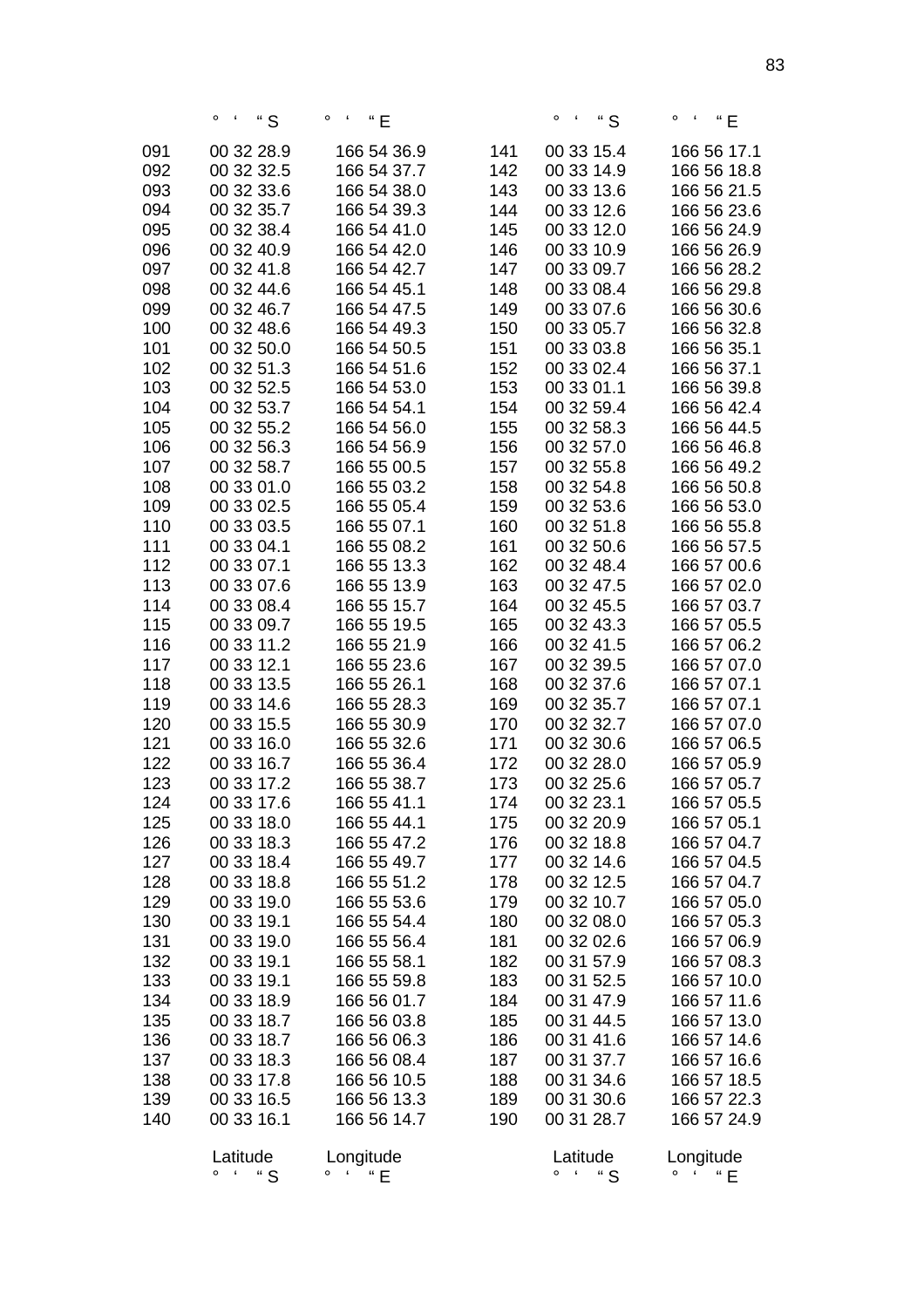| 191 | 00 31 26.8 | 166 57 26.5 | 214 | 00 30 17.2 | 166 57 09.7 |
|-----|------------|-------------|-----|------------|-------------|
| 192 | 00 31 24.1 | 166 57 28.8 | 215 | 00 30 15.6 | 166 57 07.0 |
| 193 | 00 31 22.0 | 166 57 31.1 | 216 | 00 30 14.5 | 166 57 05.3 |
| 194 | 00 31 19.4 | 166 57 33.5 | 217 | 00 30 13.3 | 166 57 03.3 |
| 195 | 00 31 17.2 | 166 57 34.9 | 218 | 00 30 11.7 | 166 57 00.7 |
| 196 | 00 31 14.6 | 166 57 36.0 | 219 | 00 30 10.9 | 166 56 59.2 |
| 197 | 00 31 11.4 | 166 57 36.3 | 220 | 00 30 09.7 | 166 56 55.7 |
| 198 | 00 31 07.5 | 166 57 36.4 | 221 | 00 30 08.5 | 166 56 52.3 |
| 199 | 00 31 03.3 | 166 57 35.7 | 222 | 00 30 07.7 | 166 56 50.1 |
| 200 | 00 30 59.0 | 166 57 35.0 | 223 | 00 30 06.6 | 166 56 48.2 |
| 201 | 00 30 54.6 | 166 57 33.6 | 224 | 00 30 06.0 | 166 56 46.2 |
| 202 | 00 30 49.6 | 166 57 32.4 | 225 | 00 30 05.5 | 166 56 44.4 |
| 203 | 00 30 45.1 | 166 57 30.9 | 226 | 00 30 05.2 | 166 56 41.7 |
| 204 | 00 30 40.4 | 166 57 29.3 | 227 | 00 30 04.7 | 166 56 40.0 |
| 205 | 00 30 36.5 | 166 57 27.5 | 228 | 00 30 04.4 | 166 56 37.8 |
| 206 | 00 30 34.2 | 166 57 25.9 | 229 | 00 30 04.3 | 166 56 35.7 |
| 207 | 00 30 30.2 | 166 57 23.0 | 230 | 00 30 04.2 | 166 56 34.0 |
| 208 | 00 30 28.1 | 166 57 21.7 | 231 | 00 30 04.2 | 166 56 31.7 |
| 209 | 00 30 26.3 | 166 57 20.0 | 232 | 00 30 04.1 | 166 56 29.6 |
| 210 | 00 30 24.6 | 166 57 18.4 | 233 | 00 30 03.8 | 166 56 27.1 |
| 211 | 00 30 22.8 | 166 57 16.3 | 234 | 00 30 03.1 | 166 56 24.4 |
| 212 | 00 30 21.0 | 166 57 14.3 | 235 | 00 30 03.1 | 166 56 24.5 |
| 213 | 00 30 18.5 | 166 57 11.5 | 236 | 00 30 02.0 | 166 56 21.5 |

*Note: Not all points are relevant for the determination of each of the offshore zones. There are several redundant points in each case.*

## **12 NAUTICAL MILE ARC INTERSECTIONS**

### **COORDINATES OF THE 12 NAUTICAL MILES**

#### **VERTICES BASE POINTS:**

|     | Pt Latitude                           | Longitude                 | Latitude                                         | Longitude                             | Latitude | Longitude              |
|-----|---------------------------------------|---------------------------|--------------------------------------------------|---------------------------------------|----------|------------------------|
|     | $\circ$ $\cdot$ "S $\circ$ $\cdot$ "E |                           |                                                  | $\circ$ $\cdot$ "S $\circ$ $\cdot$ "E |          | $4.48$ o $4.4E$        |
|     |                                       | 01 00 18 04.5 166 57 58.5 |                                                  | 00 30 00.9 166 56 17.8                |          | 00 30 00.6 166 56 16.0 |
|     |                                       | 02 00 17 58.9 166 57 07.5 |                                                  | 00 30 00.6 166 56 16.0                |          | 00 30 00.4 166 56 12.5 |
|     |                                       | 03 00 17 59.7 166 55 08.1 |                                                  | 00 30 00.4 166 56 12.5                |          | 00 30 00.7 166 56 08.8 |
|     |                                       | 04 00 18 05.6 166 54 19.0 |                                                  | 00 30 00.7 166 56 08.8                |          | 00 30 01.1 166 56 06.3 |
|     |                                       | 05 00 18 10.0 166 53 53.3 |                                                  | 00 30 01.1 166 56 06.3                |          | 00 30 02.0 166 56 01.1 |
|     |                                       | 06 00 18 31.1 166 52 27.7 |                                                  | 00 30 02.0 166 56 01.1                |          | 00 30 02.8 166 55 58.5 |
|     |                                       | 07 00 18 31.1 166 52 27.7 |                                                  | 00 30 02.8 166 55 58.5                |          | 00 30 03.6 166 55 56.2 |
| 08. |                                       | 00 18 45.3 166 51 45.8    |                                                  | 00 30 03.6 166 55 56.2                |          | 00 30 04.0 166 55 55.0 |
|     |                                       | 09 00 19 04.5 166 50 59.3 |                                                  | 00 30 04.0 166 55 55.0                |          | 00 30 05.2 166 55 52.3 |
| 10  |                                       | 00 21 13.7 166 47 44.7    |                                                  | 00 30 05.2 166 55 52.3                |          | 00 30 06.6 166 55 50.9 |
| 11  |                                       | 00 21 22.3 166 47 35.5    |                                                  | 00 30 06.6 166 55 50.9                |          | 00 30 07.5 166 55 49.9 |
|     |                                       | 12 00 22 12.8 166 46 47.5 |                                                  | 00 30 07.5 166 55 49.9                |          | 00 30 09.1 166 55 48.5 |
|     |                                       |                           | 13 00 22 23.4 166 46 38.4 00 30 09.1 166 55 48.5 |                                       |          | 00 31 06.6 166 54 54.8 |
|     |                                       |                           |                                                  |                                       |          |                        |

#### **VERTICES BASE POINTS:**

| Pt Latitude | Longitude | Latitude Longitude | Latitude Longitude |
|-------------|-----------|--------------------|--------------------|
|             |           |                    |                    |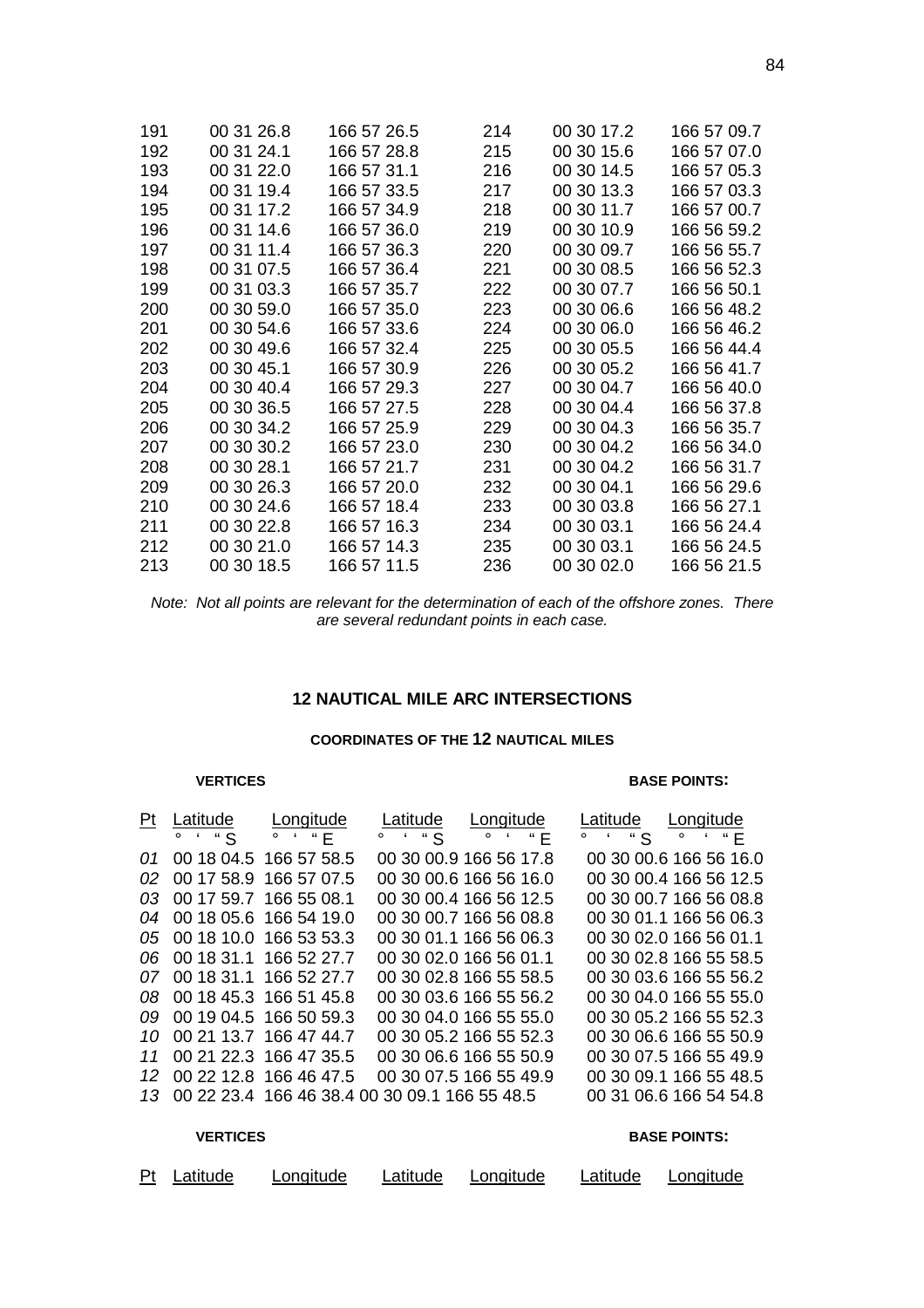|                |                 |                        |          |                        | 。。"    "    S   。    "    "    E |                        |
|----------------|-----------------|------------------------|----------|------------------------|----------------------------------|------------------------|
| 14             |                 | 00 22 28.7 166 46 33.0 |          | 00 31 06.6 166 54 54.8 |                                  | 00 31 12.1 166 54 49.2 |
| 15             |                 | 00 23 04.2 166 45 58.5 |          | 00 31 12.1 166 54 49.2 |                                  | 00 31 14.8 166 54 46.7 |
| 16             |                 | 00 23 12.5 166 45 51.0 |          | 00 31 14.8 166 54 46.7 |                                  | 00 31 17.8 166 54 44.1 |
| 17             |                 | 00 23 29.1 166 45 36.5 |          | 00 31 17.8 166 54 44.1 |                                  | 00 31 20.4 166 54 41.9 |
| 18             |                 | 00 24 12.3 166 45 02.5 |          | 00 31 20.4 166 54 41.9 |                                  | 00 31 24.3 166 54 39.0 |
| 19             |                 | 00 26 09.3 166 43 52.0 |          | 00 31 24.3 166 54 39.0 |                                  | 00 31 27.4 166 54 37.5 |
| 20             |                 | 00 27 54.7 166 43 10.6 |          | 00 31 27.4 166 54 37.5 |                                  | 00 31 39.1 166 54 33.8 |
| 21             |                 | 00 28 38.2 166 42 57.9 |          | 00 31 39.1 166 54 33.8 |                                  | 00 31 40.6 166 54 33.5 |
| 22             |                 |                        |          | 00 31 40.6 166 54 33.5 |                                  | 00 31 46.3 166 54 32.1 |
|                |                 | 00 28 58.8 166 42 52.9 |          |                        |                                  |                        |
| 23             |                 | 00 29 51.8 166 42 42.5 |          | 00 31 46.3 166 54 32.1 |                                  | 00 31 47.4 166 54 32.0 |
| 24             |                 | 00 30 28.8 166 42 37.5 |          | 00 31 47.4 166 54 32.0 |                                  | 00 31 53.4 166 54 31.3 |
| 25             |                 | 00 31 18.3 166 42 33.4 |          | 00 31 53.4 166 54 31.3 |                                  | 00 32 00.7 166 54 30.9 |
| 26             |                 | 00 33 43.7 166 42 39.5 |          | 00 32 00.7 166 54 30.9 |                                  | 00 32 08.0 166 54 31.9 |
| 27             |                 | 00 33 53.7 166 42 40.9 |          | 00 32 08.0 166 54 31.9 |                                  | 00 32 11.7 166 54 32.4 |
| 28             |                 | 00 33 56.7 166 42 41.3 |          | 00 32 11.7 166 54 32.4 |                                  | 00 32 13.2 166 54 32.6 |
| 29             |                 | 00 33 57.6 166 42 41.4 |          | 00 32 13.2 166 54 32.6 |                                  | 00 32 19.8 166 54 33.6 |
| 30             |                 | 00 35 57.2 166 43 08.1 |          | 00 32 19.8 166 54 33.6 |                                  | 00 32 22.7 166 54 34.5 |
| 31             |                 | 00 36 10.9 166 43 12.4 |          | 00 32 22.7 166 54 34.5 |                                  | 00 32 33.6 166 54 38.0 |
| 32             |                 | 00 38 30.4 166 44 12.7 |          | 00 32 33.6 166 54 38.0 |                                  | 00 32 40.9 166 54 42.0 |
| 33             |                 | 00 40 00.7 166 45 11.3 |          | 00 32 40.9 166 54 42.0 |                                  | 00 32 41.8 166 54 42.7 |
| 34             |                 | 00 40 40.4 166 45 43.7 |          | 00 32 41.8 166 54 42.7 |                                  | 00 32 44.6 166 54 45.1 |
| 35             |                 | 00 41 10.0 166 46 10.8 |          | 00 32 44.6 166 54 45.1 |                                  | 00 32 51.3 166 54 51.6 |
| 36             |                 | 00 41 38.1 166 46 38.9 |          | 00 32 51.3 166 54 51.6 |                                  | 00 32 53.7 166 54 54.1 |
| 37             |                 | 00 41 45.9 166 46 47.2 |          | 00 32 53.7 166 54 54.1 |                                  | 00 32 56.3 166 54 56.9 |
| 38             |                 | 00 42 41.3 166 47 53.9 |          | 00 32 56.3 166 54 56.9 |                                  | 00 33 01.0 166 55 03.2 |
| 39             |                 | 00 42 59.9 166 48 19.8 |          | 00 33 01.0 166 55 03.2 |                                  | 00 33 02.5 166 55 05.4 |
| 40             |                 | 00 43 26.9 166 49 02.2 |          | 00 33 02.5 166 55 05.4 |                                  | 00 33 03.5 166 55 07.1 |
| 41             |                 | 00 43 28.0 166 49 04.2 |          | 00 33 03.5 166 55 07.1 |                                  | 00 33 07.6 166 55 13.9 |
| 42             |                 | 00 44 01.3 166 50 05.8 |          | 00 33 07.6 166 55 13.9 |                                  | 00 33 08.4 166 55 15.7 |
| 43             |                 | 00 44 02.0 166 50 07.4 |          | 00 33 08.4 166 55 15.7 |                                  | 00 33 14.6 166 55 28.3 |
| 44             |                 | 00 44 38.9 166 51 34.8 |          | 00 33 14.6 166 55 28.3 |                                  |                        |
|                |                 |                        |          |                        |                                  | 00 33 15.5 166 55 30.9 |
| 45             |                 | 00 44 55.6 166 52 29.2 |          | 00 33 15.5 166 55 30.9 |                                  | 00 33 16.0 166 55 32.6 |
| 46             |                 | 00 45 05.2 166 53 10.3 |          | 00 33 16.0 166 55 32.6 |                                  | 00 33 16.7 166 55 36.4 |
| 47             |                 | 00 45 08.7 166 53 28.5 |          | 00 33 16.7 166 55 36.4 |                                  | 00 33 17.6 166 55 41.1 |
| 48             |                 | 00 45 16.2 166 54 17.0 |          | 00 33 17.6 166 55 41.1 |                                  | 00 33 18.0 166 55 44.1 |
| 49             |                 | 00 45 17.5 166 54 28.7 |          | 00 33 18.0 166 55 44.1 |                                  | 00 33 18.8 166 55 51.2 |
| 50             |                 | 00 45 18.1 166 54 33.4 |          | 00 33 18.8 166 55 51.2 |                                  | 00 33 19.0 166 55 53.6 |
| 51             |                 | 00 45 22.3 166 55 32.0 |          | 00 33 19.0 166 55 53.6 |                                  | 00 33 19.1 166 55 54.4 |
| 52             |                 | 00 45 22.6 166 55 52.1 |          | 00 33 19.1 166 55 54.4 |                                  | 00 33 19.1 166 55 58.1 |
| 53             |                 | 00 45 22.6 166 55 52.7 |          | 00 33 19.1 166 55 58.1 |                                  | 00 33 19.1 166 55 59.8 |
| 54             |                 | 00 45 21.3 166 56 42.9 |          | 00 33 19.1 166 55 59.8 |                                  | 00 33 18.7 166 56 06.3 |
| 55             |                 | 00 45 07.3 166 58 32.0 |          | 00 33 18.7 166 56 06.3 |                                  | 00 33 18.3 166 56 08.4 |
| 56             |                 | 00 45 00.7 166 59 00.7 |          | 00 33 18.3 166 56 08.4 |                                  | 00 33 17.8 166 56 10.5 |
| 57             |                 | 00 44 39.9 167 00 10.3 |          | 00 33 17.8 166 56 10.5 |                                  | 00 33 14.9 166 56 18.8 |
| 58             |                 | 00 44 09.3 167 01 25.5 |          | 00 33 14.9 166 56 18.8 |                                  | 00 33 13.6 166 56 21.5 |
| 59             |                 | 00 44 08.3 167 01 27.4 |          | 00 33 13.6 166 56 21.5 |                                  | 00 33 12.0 166 56 24.9 |
| 60             |                 | 00 43 44.1 167 02 14.6 |          | 00 33 12.0 166 56 24.9 |                                  | 00 33 10.9 166 56 26.9 |
| 61             |                 | 00 43 06.2 167 03 15.4 |          | 00 33 10.9 166 56 26.9 |                                  | 00 32 51.8 166 56 55.8 |
|                | <b>VERTICES</b> |                        |          |                        |                                  | <b>BASE POINTS:</b>    |
|                |                 |                        |          |                        |                                  |                        |
| P <sub>t</sub> | Latitude        | ongitude               | Latitude | Longitude              | Latitude                         | Longitude              |
|                | " S<br>o        | " E                    | " $S$    | " E                    | " $S$                            |                        |
|                |                 |                        |          |                        |                                  |                        |

00 42 42.9 167 03 50.3 00 32 51.8 166 56 55.8 00 32 47.5 166 57 02.0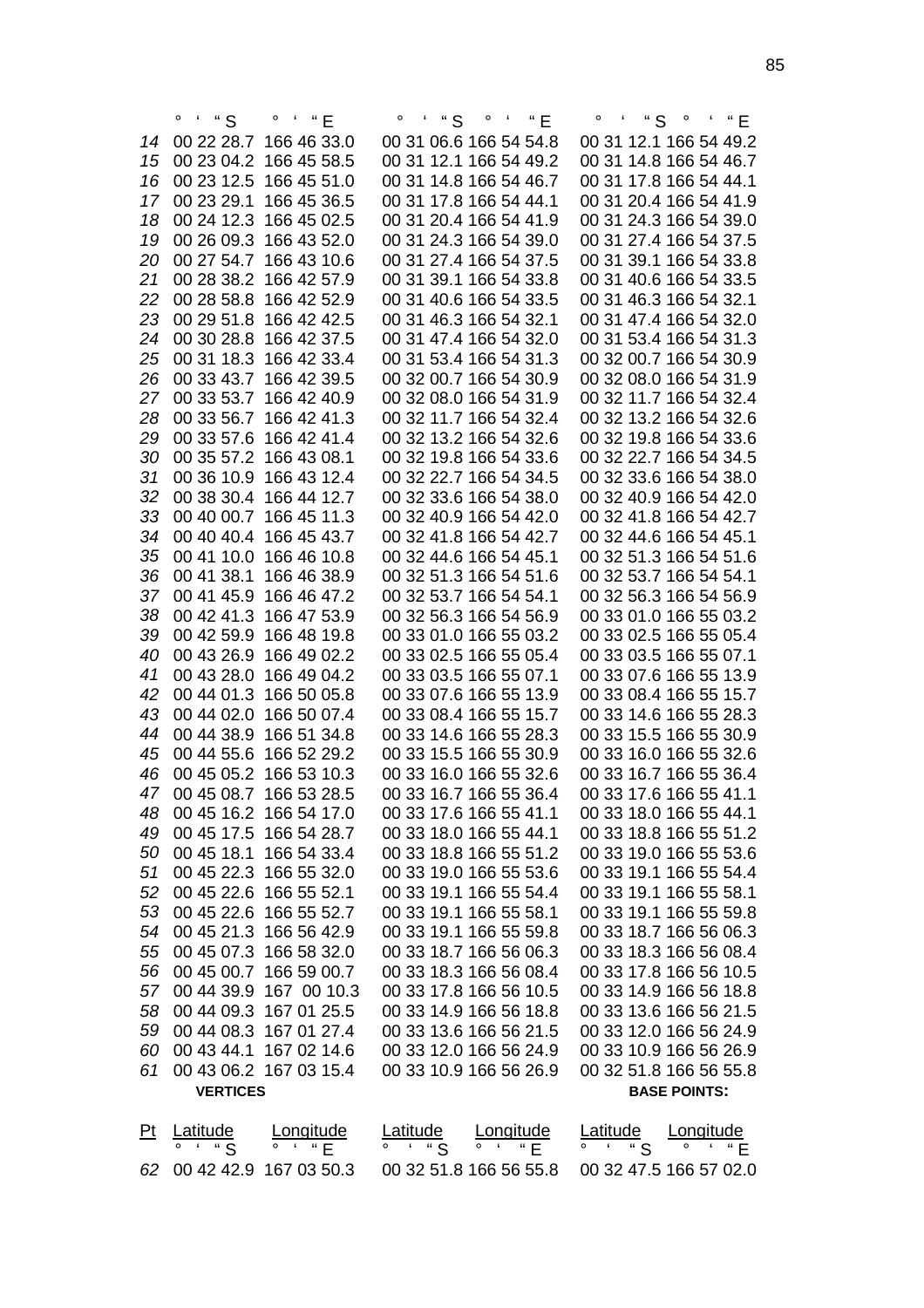| 63 |            | 00 40 47.3 167 06 00.0 | 00 32 47.5 166 57 02.0 | 00 32 45.5 166 57 03.7 |
|----|------------|------------------------|------------------------|------------------------|
| 64 |            | 00 40 17.2 167 06 25.2 | 00 32 45.5 166 57 03.7 | 00 32 43.3 166 57 05.5 |
| 65 |            | 00 37 34.1 167 08 03.6 | 00 32 43.3 166 57 05.5 | 00 32 41.5 166 57 06.2 |
| 66 |            | 00 37 10.6 167 08 13.5 | 00 32 41.5 166 57 06.2 | 00 32 39.5 166 57 07.0 |
| 67 |            | 00 35 51.5 167 08 40.0 | 00 32 39.5 166 57 07.0 | 00 31 17.2 166 57 34.9 |
| 68 |            | 00 35 49.6 167 08 40.8 | 00 31 17.2 166 57 34.9 | 00 31 14.6 166 57 36.0 |
| 69 |            | 00 32 31.9 167 09 30.6 | 00 31 14.6 166 57 36.0 | 00 31 11.4 166 57 36.3 |
| 70 |            | 00 31 27.5 167 09 34.9 | 00 31 11.4 166 57 36.3 | 00 31 07.5 166 57 36.4 |
| 71 |            | 00 28 59.2 167 09 23.8 | 00 31 07.5 166 57 36.4 | 00 30 59.0 166 57 35.0 |
| 72 |            | 00 27 45.8 167 09 07.6 | 00 30 59.0 166 57 35.0 | 00 30 49.6 166 57 32.4 |
| 73 |            | 00 26 53.5 167 08 51.8 | 00 30 49.6 166 57 32.4 | 00 30 45.1 166 57 30.9 |
| 74 |            | 00 26 42.5 167 08 48.1 | 00 30 45.1 166 57 30.9 | 00 30 40.4 166 57 29.3 |
| 75 |            | 00 25 32.6 167 08 19.7 | 00 30 40.4 166 57 29.3 | 00 30 36.5 166 57 27.5 |
| 76 |            | 00 23 58.0 167 07 27.4 | 00 30 36.5 166 57 27.5 | 00 30 34.2 166 57 25.9 |
| 77 |            | 00 23 30.7 167 07 08.7 | 00 30 34.2 166 57 25.9 | 00 30 28.1 166 57 21.7 |
| 78 |            | 00 22 17.0 167 06 09.4 | 00 30 28.1 166 57 21.7 | 00 30 26.3 166 57 20.0 |
| 79 | 00 22 01.1 | 167 05 54.5            | 00 30 26.3 166 57 20.0 | 00 30 24.6 166 57 18.4 |
| 80 |            | 00 21 29.7 167 05 22.4 | 00 30 24.6 166 57 18.4 | 00 30 22.8 166 57 16.3 |
| 81 |            | 00 21 18.8 167 05 10.3 | 00 30 22.8 166 57 16.3 | 00 30 21.0 166 57 14.3 |
| 82 |            | 00 21 06.5 167 04 56.1 | 00 30 21.0 166 57 14.3 | 00 30 18.5 166 57 11.5 |
| 83 |            | 00 20 41.0 167 04 24.4 | 00 30 18.5 166 57 11.5 | 00 30 17.2 166 57 09.7 |
| 84 |            | 00 20 03.1 167 03 29.8 | 00 30 17.2 166 57 09.7 | 00 30 14.5 166 57 05.3 |
| 85 |            | 00 19 49.3 167 03 07.2 | 00 30 14.5 166 57 05.3 | 00 30 11.7 166 57 00.7 |
| 86 |            | 00 19 38.0 167 02 47.6 | 00 30 11.7 166 57 00.7 | 00 30 10.9 166 56 59.2 |
| 87 |            | 00 18 53.8 167 01 12.8 | 00 30 10.9 166 56 59.2 | 00 30 06.6 166 56 48.2 |
| 88 |            | 00 18 28.7 166 59 57.8 | 00 30 06.6 166 56 48.2 | 00 30 06.0 166 56 46.2 |
| 89 |            | 00 18 26 3 166 59 49 1 | 00 30 06.0 166 56 46.2 | 00 30 05.5 166 56 44.4 |
| 90 |            | 00 18 13.3 166 58 50.9 | 00 30 05.5 166 56 44.4 | 00 30 04.7 166 56 40.0 |
| 91 |            | 00 18 09.8 166 58 30.8 | 00 30 04.7 166 56 40.0 | 00 30 00.9 166 56 17.8 |

### **12 NAUTICAL MILE LIMIT ARC INTERSECTIONS AND INTERMEDIATE POINTS**

| <b>Pt</b> | Latitude       | Longitude                    |    | 007 00 18 31.1               | 166 52 27.7                 |
|-----------|----------------|------------------------------|----|------------------------------|-----------------------------|
|           | . 4.<br>۰      | $^{\prime}$ " E<br>$\bullet$ |    | i 00 18 37.9                 | 166 52 06.7                 |
|           |                |                              |    | 008 00 18 45.3               | 166 51 45.8                 |
|           | 001 00 18 04.5 | 166 57 58.5                  |    | 00 18 54.5                   | 166 51 22.4                 |
|           | i 00 18 01.3   | 166 57 33.1                  |    | 009 00 19 04.5               | 166 50 59.3                 |
|           | 002 00 17 58.9 | 166 57 07.5                  | Pt | Latitude                     | Longitude                   |
|           | i 00 17 57.0   | 166 56 27.7                  |    | $\pmb{\epsilon}$<br>" S<br>۰ | $^{\prime}$ "E<br>$\bullet$ |
|           | i 00 17 57.2   | 166 55 47.9                  |    | i 00 19 25.1                 | 166 50 17.2                 |
|           | 003 00 17 59.7 | 166 55 08.1                  |    | 00 19 48.4                   | 166 49 36.5                 |
|           | i 00 18 02.3   | 166 54 43.5                  |    | 00 20 14.4                   | 166 48 57.4                 |
|           | 004 00 18 05.6 | 166 54 19.0                  |    | 00 20 42.8                   | 166 48 20.1                 |
|           | i 00 18 07.7   | 166 54 06.1                  |    | 010 00 21 13.7               |                             |
| Pt        | Latitude       | Longitude                    |    |                              | 166 47 44.7                 |
|           | $\circ$ S      | $\circ$ $\cdot$ "E           |    | i 00 21 17.9                 | 166 47 40.1                 |
|           | 005 00 18 10.0 | 166 53 53.3                  |    | 011 00 21 22.3               | 166 47 35.5                 |
|           | i 00 18 15.9   | 166 53 24.5                  |    | i 00 21 38.6                 | 166 47 19.0                 |
|           | i 00 18 22.9   | 166 52 56.0                  |    | i 00 21 55.4                 | 166 47 03.0                 |
|           | 006 00 18 31.1 | 166 52 27.7                  |    | 012 00 22 12.8               | 166 46 47.5                 |
|           | i 00 18 31.1   | 166 52 27.7                  |    | i 00 22 18.1                 | 166 46 42.9                 |
|           |                |                              |    | 013 00 22 23.4               | 166 46 38.4                 |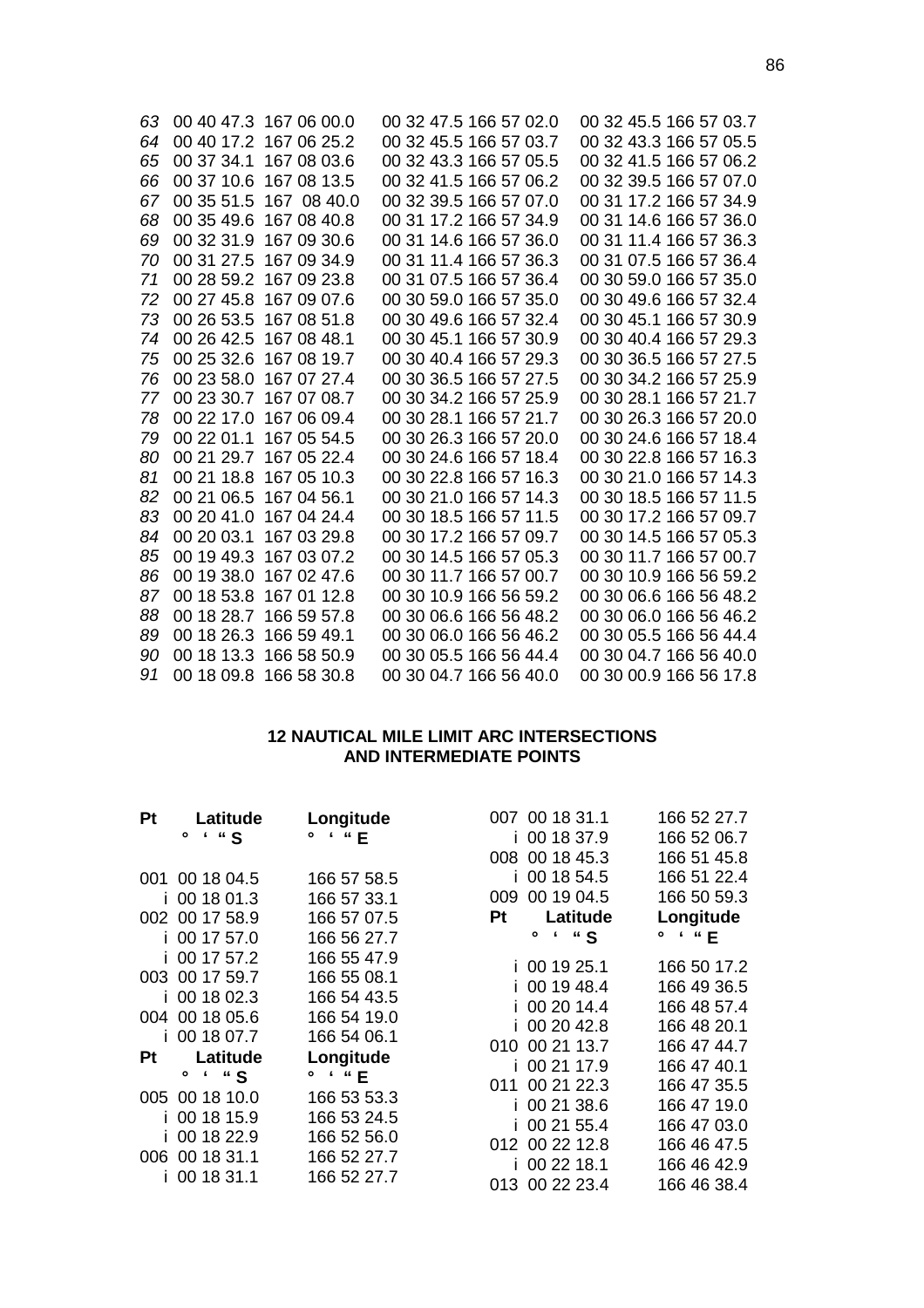| i 00 22 26.0<br>014 00 22 28.7 | 166 46 35.7<br>166 46 33.0         | 03              |
|--------------------------------|------------------------------------|-----------------|
| i 00 22 46.2                   | 166 46 15.4                        | 03              |
| 015 00 23 04.2                 | 166 45 58.5                        |                 |
| i 00 23 08.3                   | 166 45 54.7                        | 03              |
| 016 00 23 12.5<br>i 00 23 20.8 | 166 45 51.0<br>166 45 43.7         | 03              |
| 017 00 23 29.1                 | 166 45 36.5                        |                 |
| 00 23 50.4<br>i.               | 166 45 19.1                        | 04              |
| 018 00 24 12.3                 | 166 45 02.5                        |                 |
| i 00 24 49.7                   | 166 44 36.5                        | 04 <sup>1</sup> |
| i 00 25 28.8                   | 166 44 13.0                        |                 |
| 019 00 26 09.7<br>i 00 26 43.7 | 166 43 52.0<br>166 43 36.4         | 04              |
| i 00 27 18.8                   | 166 43 22.5                        | 04:             |
| 020 00 27 54.7                 | 166 43 10.6                        |                 |
| i 00 28 16.3                   | 166 43 03.9                        |                 |
| 021 00 28 38.2                 | 166 42 57.9                        | 04              |
| i 00 28 48.5                   | 166 42 55.3                        |                 |
| 022 00 28 58.8                 | 166 42 52.9                        | 04              |
| i 00 29 25.2<br>023 00 29 51.8 | 166 42 47.2<br>166 42 42.5         | 04              |
| i 00 30 10.2                   | 166 42 39.7                        |                 |
| 024 00 30 28.8                 | 166 42 37.5                        | 04              |
| 00 30 53.5<br>İ.               | 166 42 35.0                        |                 |
| 025 00 31 18.3                 | 166 42 33.4                        | 04              |
| i 00 32 06.9                   | 166 42 32.2                        |                 |
| i 00 32 55.4                   | 166 42 34.2                        | 04              |
| 026 00 33 43.7<br>i 00 33 48.7 | 166 42 39.5<br>166 42 40.1         | 05              |
| 027 00 33 53.7                 | 166 42 40.9                        |                 |
| 00 33 55.2<br>i.               | 166 42 41.1                        | 05 <sup>′</sup> |
| 028 00 33 56.7                 | 166 42 41.3                        |                 |
| 00 33 57.1<br>i.               | 166 42 41.4                        | 05              |
| 029 00 33 57.6                 | 166 42 41.4                        |                 |
| i 00 34 38.0                   | 166 42 48.1                        | 05:             |
| i 00 35 17.9<br>030 00 35 57.2 | 166 42 56.9<br>166 43 08.1         | 05 <sub>4</sub> |
| i 00 36 04.1                   | 166 43 10.2                        | Pt              |
| Pt<br>Latitude                 | Longitude                          |                 |
| $\epsilon$<br>" S<br>$\bullet$ | $\epsilon$ $\alpha$ E<br>$\bullet$ |                 |
| 031 00 36 10.9                 | 166 43 12.4                        |                 |
| i 00 36 47.0                   | 166 43 24.7                        | 05              |
| i 00 37 22.3                   | 166 43 38.9                        |                 |
| i 00 37 56.8                   | 166 43 54.9                        | 05              |
| 032 00 38 30.4<br>i 00 39 01.5 | 166 44 12.7<br>166 44 30.7         | 05              |
| i 00 39 31.6                   | 166 44 50.3                        |                 |
| 033 00 40 00.7                 | 166 45 11.3                        | 05              |
| i 00 40 20.8                   | 166 45 27.1                        |                 |
| 034 00 40 40.4                 | 166 45 43.7                        | 05              |
| i 00 40 55.4                   | 166 45 57.1                        |                 |
| 035 00 41 10.0<br>i 00 41 24.2 | 166 46 10.8<br>166 46 24.7         | 06              |
|                                |                                    |                 |

| i.<br>037 | 036 00 41 38.1<br>00 41 42.1<br>00 41 45.9       |            | 166 46 38.9<br>166 46 43.0<br>166 46 47.2 |  |
|-----------|--------------------------------------------------|------------|-------------------------------------------|--|
| i.<br>i.  | 00 42 14.6<br>038 00 42 41.3<br>00 42 50.7       |            | 166 47 19.7<br>166 47 53.9<br>166 48 06.7 |  |
| i         | 039 00 42 59.9<br>00 43 13.7<br>040 00 43 26.9   |            | 166 48 19.8<br>166 48 40.8<br>166 49 02.2 |  |
| i<br>i.   | 00 43 27.5<br>041 00 43 28.0<br>00 43 45.4       |            | 166 49 03.2<br>166 49 04.2<br>166 49 34.6 |  |
| i         | 042 00 44 01.3<br>00 44 01.7<br>043 00 44 02.0   |            | 166 50 05.8<br>166 50 06.6<br>166 50 07.4 |  |
| i<br>i    | 00 44 15.6<br>00 44 27.9                         |            | 166 50 36.0<br>166 51 05.1                |  |
| i         | 044 00 44 38.9<br>00 44 47.8<br>045 00 44 55.6   |            | 166 51 34.8<br>166 52 01.8<br>166 52 29.2 |  |
| i.<br>i.  | 00 45 00.7<br>046 00 45 05.2<br>00 45 07.0       |            | 166 52 49.7<br>166 53 10.3<br>166 53 19.4 |  |
| i         | 047 00 45 08.7<br>00 45 12.9                     |            | 166 53 28.5<br>166 53 52.7                |  |
| i         | 048 00 45 16.2<br>00 45 16.9<br>049 00 45 17.5   |            | 166 54 17.0<br>166 54 22.9<br>166 54 28.7 |  |
| i.<br>i.  | 00 45 17.8<br>050 00 45 18.1<br>00 45 20.8       |            | 166 54 31.1<br>166 54 33.4<br>166 55 02.7 |  |
| i         | 051 00 45 22.3<br>00 45 22.5<br>052 00 45 22.6   |            | 166 55 32.0<br>166 55 42.0<br>166 55 52.1 |  |
| i         | 053 00 45 22.6                                   | 00 45 22.6 | 166 55 52.4<br>166 55 52.7                |  |
| Pt        | i 00 45 22.4<br>054 00 45 21.3                   | Latitude   | 166 56 17.8<br>166 56 42.9<br>Longitude   |  |
|           | $\circ$ $\cdot$ " S<br>i 00 45 18.5              |            | " E<br>۰<br>$\epsilon$<br>166 57 19.5     |  |
|           | i 00 45 13.8<br>055 00 45 07.3<br>i 00 45 04.1   |            | 166 57 55.9<br>166 58 32.0<br>166 58 46.4 |  |
|           | 056 00 45 00.7<br>i 00 44 51.2                   |            | 166 59 00.7<br>166 59 35.8                |  |
|           | 057 00 44 39.9<br>i 00 44 25.6<br>058 00 44 09.3 |            | 167 00 10.3<br>167 00 48.3<br>167 01 25.5 |  |
|           | 00 44 08.8<br>059 00 44 08.3<br>  00 43 56.7     |            | 167 01 26.5<br>167 01 27.4<br>167 01 51.3 |  |
| i.        | 060 00 43 44.1<br>00 43 25.9                     |            | 167 02 14.6<br>167 02 45.5                |  |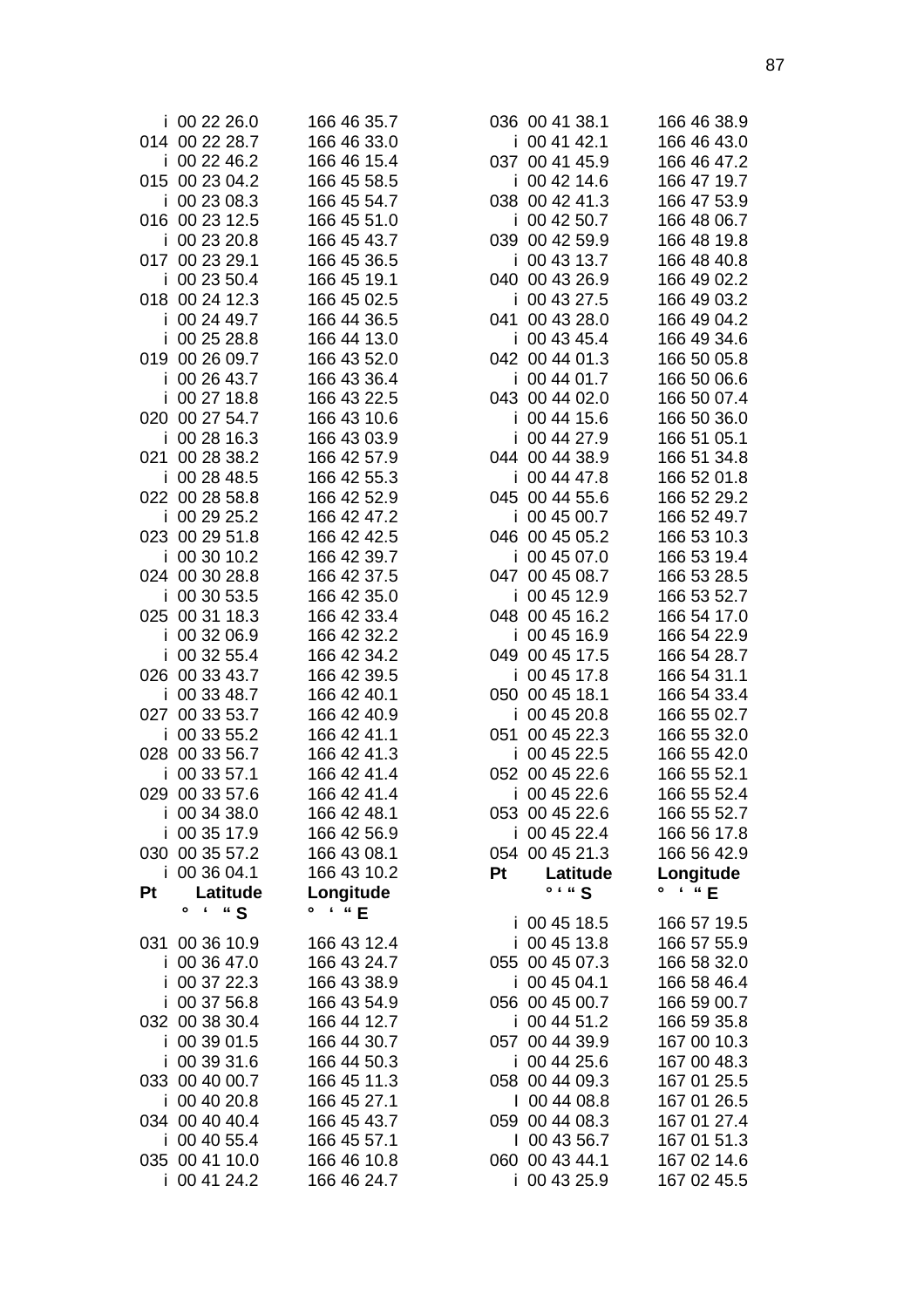| 061 | 00 43 06.2     | 167 03 15.4 |
|-----|----------------|-------------|
| i   | 00 42 54.8     | 167 03 33.0 |
|     | 062 00 42 42.9 | 167 03 50.3 |
| i   | 00 42 17.0     | 167 04 25.3 |
| i   | 00 41 49.0     | 167 04 58.6 |
| i   | 00 41 19.1     | 167 05 30.2 |
| 063 | 00 40 47.3     | 167 06 00.0 |
| i   | 00 40 32.4     | 167 06 12.8 |
| 064 | 00 40 17.2     | 167 06 25.2 |
| i   | 00 39 39.0     | 167 06 53.8 |
| i   | 00 38 58.9     | 167 07 19.8 |
| i   | 00 38 17.3     | 167 07 43.1 |
|     | 065 00 37 34.1 | 167 08 03.6 |
| i   | 00 37 22.4     | 167 08 08.6 |
| 066 | 00 37 10.6     | 167 08 13.5 |
| i   | 00 36 31.4     | 167 08 27.9 |
| 067 | 00 35 51.5     | 167 08 40.0 |
| i   | 00 35 50.6     | 167 08 40.4 |
| 068 | 00 35 49.6     | 167 08 40.8 |
| i   | 00 35 01.6     | 167 08 58.4 |
| i   | 00 34 12.5     | 167 09 12.7 |
| i   | 00 33 22.5     | 167 09 23.4 |
|     | 069 00 32 31.9 | 167 09 30.6 |
| i   | 00 31 59.8     | 167 09 33.5 |
| 070 | 00 31 27.5     | 167 09 34.9 |
| i   | 00 30 37.9     | 167 09 34.6 |
| i   | 00 29 48.4     | 167 09 30.9 |
|     | 071 00 28 59.2 | 167 09 23.8 |
| i   | 00 28 22.3     | 167 09 16.6 |
|     | 072 00 27 45.8 | 167 09 07.6 |
| i   | 00 27 19.5     | 167 09 00.2 |

| Pt            | Latitude<br>$\circ$ $\cdot$ " S          | Longitude<br>۰<br>' " E                   |
|---------------|------------------------------------------|-------------------------------------------|
|               | 073 00 26 53.5                           | 167 08 51.8<br>167 08 50.0                |
| Ĩ             | 00 26 48.0<br>074 00 26 42.5             | 167 08 48.1                               |
| i             | 00 26 07.2                               | 167 08 34.8                               |
| 075           | 00 25 32.6                               | 167 08 19.7                               |
| I             | 00 25 00.2                               | 167 08 03.8                               |
| i             | 00 24 28.6                               | 167 07 46.4                               |
| 076           | 00 23 58.0                               | 167 07 27.4                               |
| Ĩ             | 00 23 44.2                               | 167 07 18.2                               |
| 077           | 00 23 30.7                               | 167 07 08.7                               |
| I             | 00 23 05.3                               | 167 06 50.0                               |
| i<br>078      | 00 22 40.7<br>00 22 17.0<br>00 22 09.0   | 167 06 30.2<br>167 06 09.4<br>167 06 02.0 |
| Ĩ<br>079<br>i | 00 22 01.1<br>00 21 45.2                 | 167 05 54.5<br>167 05 38.7                |
| 080           | 00 21 29.7                               | 167 05 22.4                               |
| i             | 00 21 24.2                               | 167 05 16.4                               |
| 081           | 00 21 18.8                               | 167 05 10.3                               |
| i             | 00 21 12.6                               | 167 05 03.2                               |
| 082           | 00 21 06.5                               | 167 04 56.1                               |
| İ             | 00 20 53.5                               | 167 04 40.4                               |
| 083           | 00 20 41.0                               | 167 04 24.4                               |
| i             | 00 20 21.4                               | 167 03 57.5                               |
| 084           | 00 20 03.1                               | 167 03 29.8                               |
| i             | 00 19 56.1                               | 167 03 18.6                               |
| 085           | 00 19 49.3                               | 167 03 07.2                               |
| İ             | 00 19 43.6                               | 167 02 57.5                               |
| 086           | 00 19 38.0                               | 167 02 47.6                               |
| Ĩ             | 00 19 21.8                               | 167 02 16.7                               |
| i             | 00 19 07.0<br>087 00 18 53.8             | 167 01 45.1<br>167 01 12.8                |
| 088<br>ı      | i 00 18 40.2<br>00 18 28.7<br>00 18 27.5 | 167 00 35.6<br>166 59 57.8<br>166 59 53.4 |
| 089           | 00 18 26.3                               | 166 59 49.1                               |
| I             | 00 18 19.5                               | 166 59 20.1                               |
| 090           | 00 18 13.3                               | 166 58 50.9                               |
| Ĺ             | 00 18 11.5                               | 166 58 40.9                               |
| 091           | 00 18 09.8                               | 166 58 30.8                               |
| i             | 00 18 07.0                               | 166 58 14.7                               |
| 001           | 00 18 04.5                               | 166 57 58.5                               |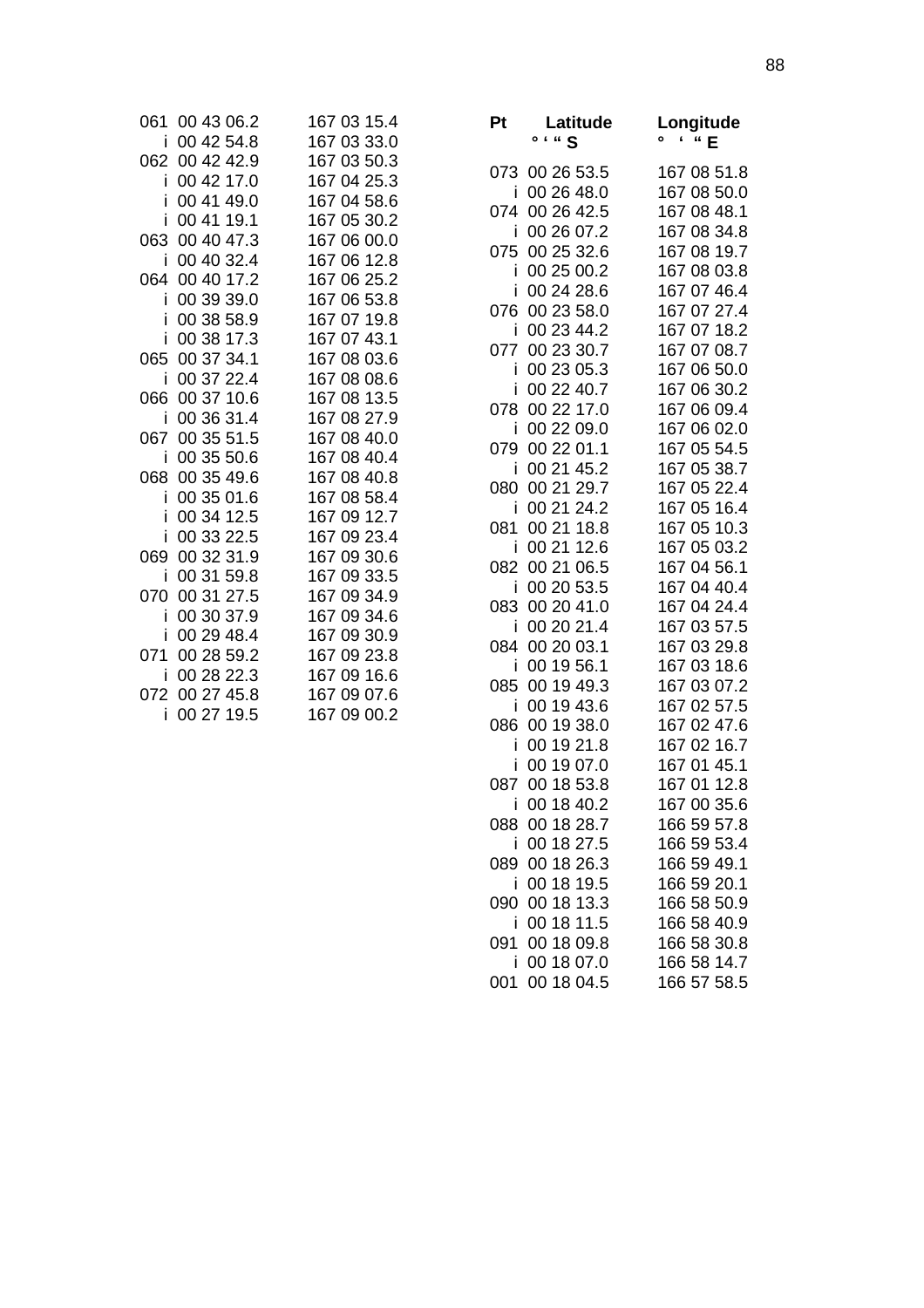## **24 NAUTICAL MILE ARC INTERSECTIONS AND BASE POINTS**

## Arc Intersections **Basepoints**

|    | Latitude<br>" S<br>$\pmb{\zeta}$<br>۰ | Longitude<br>$\cdot$ " E | Latitude<br>" S<br>۰ | Longitude<br>۰<br>$\pmb{\epsilon}$<br>"E" | Latitude<br>" S<br>o | Longitude<br>"E<br>$\circ$<br>$\pmb{\zeta}$ |
|----|---------------------------------------|--------------------------|----------------------|-------------------------------------------|----------------------|---------------------------------------------|
| 01 | 00 06 08.2                            | 166 59 40.0              | 00 30 00.9           | 166 56 17.8                               | 00 30 00.6           | 166 56 16.0                                 |
| 02 | 00 05 57.4                            | 166 58 00.1              | 00 30 00.7           | 166 56 16.0                               | 00 30 00.4           | 166 56 12.5                                 |
| 03 | 00 05 58.9                            | 166 54 05.6              | 00 30 00.4           | 166 56 12.5                               | 00 30 00.7           | 166 56 08.8                                 |
| 04 | 00 06 10.4                            | 166 52 30.4              | 00 30 00.7           | 166 56 08.8                               | 00 30 01.1           | 166 56 06.3                                 |
| 05 | 00 06 18.5                            | 166 51 42.9              | 00 30 01.1           | 166 56 06.3                               | 00 30 02.0           | 166 56 01.1                                 |
| 06 | 00 06 59.4                            | 166 48 56.8              | 00 30 02.0           | 166 56 01.1                               | 00 30 03.6           | 166 55 56.2                                 |
| 07 | 00 07 26.9                            | 166 47 36.1              | 00 30 03.6           | 166 55 56.2                               | 00 30 04.0           | 166 55 55.0                                 |
| 08 | 00 08 04.4                            | 166 46 05.0              | 00 30 04.0           | 166 55 55.0                               | 00 30 05.2           | 166 55 52.3                                 |
| 09 | 00 12 21.4                            | 166 39 37.8              | 00 30 05.2           | 166 55 52.3                               | 00 30 06.6           | 166 55 50.9                                 |
| 10 | 00 12 37.5                            | 166 39 20.7              | 00 30 06.6           | 166 55 50.9                               | 00 30 07.5           | 166 55 49.9                                 |
| 11 | 00 14 06.2                            | 166 37 55.5              | 00 30 07.5           | 166 55 49.9                               | 00 31 12.1           | 166 54 49.2                                 |
| 12 | 00 14 54.9                            | 166 37 09.0              | 00 31 12.1           | 166 54 49.2                               | 00 31 14.8           | 166 54 46.7                                 |
| 13 | 00 15 08.7                            | 166 36 56.6              | 00 31 14.8           | 166 54 46.7                               | 00 31 17.8           | 166 54 44.1                                 |
| 14 | 00 15 39.1                            | 166 36 30.0              | 00 31 17.8           | 166 54 44.1                               | 00 31 20.4           | 166 54 41.9                                 |
| 15 | 00 17 02.2                            | 166 35 24.5              | 00 31 20.4           | 166 54 41.9                               | 00 31 24.3           | 166 54 39.0                                 |
| 16 | 00 20 52.7                            | 166 33 05.7              | 00 31 24.3           | 166 54 39.0                               | 00 31 27.4           | 166 54 37.5                                 |
| 17 | 00 24 16.0                            | 166 31 45.4              | 00 31 27.4           | 166 54 37.5                               | 00 31 39.1           | 166 54 33.8                                 |
| 18 | 00 25 36.6                            | 166 31 22.2              | 00 31 39.1           | 166 54 33.8                               | 00 31 40.6           | 166 54 33.5                                 |
| 19 | 00 26 14.1                            | 166 31 13.0              | 00 31 40.6           | 166 54 33.5                               | 00 31 46.3           | 166 54 32.1                                 |
| 20 | 00 27 56.7                            | 166 30 52.9              | 00 31 46.3           | 166 54 32.1                               | 00 31 47.4           | 166 54 32.0                                 |
| 21 | 00 29 07.1                            | 166 30 43.3              | 00 31 47.4           | 166 54 32.0                               | 00 31 53.4           | 166 54 31.3                                 |
| 22 | 00 30 39.6                            | 166 30 35.7              | 00 31 53.4           | 166 54 31.3                               | 00 32 00.7           | 166 54 30.9                                 |
| 23 | 00 35 23.0                            | 166 30 47.5              | 00 32 00.7           | 166 54 30.9                               | 00 32 08.0           | 166 54 31.9                                 |
| 24 | 00 35 37.4                            | 166 30 49.5              | 00 32 08.0           | 166 54 31.9                               | 00 32 11.7           | 166 54 32.4                                 |
| 25 | 00 35 39.1                            | 166 30 49.8              | 00 32 11.7           | 166 54 32.4                               | 00 32 19.8           | 166 54 33.6                                 |
| 26 | 00 39 33.3                            | 166 31 42.1              | 00 32 19.8           | 166 54 33.6                               | 00 32 22.7           | 166 54 34.5                                 |
| 27 | 00 39 53.7                            | 166 31 48.6              | 00 32 22.7           | 166 54 34.5                               | 00 32 33.6           | 166 54 38.0                                 |
| 28 | 00 44 23.6                            | 166 33 45.4              | 00 32 33.6           | 166 54 38.0                               | 00 32 40.9           | 166 54 42.0                                 |
| 29 | 00 47 19.9                            | 166 35 40.1              | 00 32 40.9           | 166 54 42.0                               | 00 32 41.8           | 166 54 42.7                                 |
| 30 | 00 48 37.7                            | 166 36 43.4              | 00 32 41.8           | 166 54 42.7                               | 00 32 44.6           | 166 54 45.1                                 |
| 31 | 00 49 32.0                            | 166 37 33.2              | 00 32 44.6           | 166 54 45.1                               | 00 32 51.3           | 166 54 51.6                                 |
| 32 | 00 50 23.7                            | 166 38 24.9              | 00 32 51.3           | 166 54 51.6                               | 00 32 53.7           | 166 54 54.1                                 |
| 33 | 00 50 36.8                            | 166 38 38.8              | 00 32 53.7           | 166 54 54.1                               | 00 32 56.3           | 166 54 56.9                                 |
| 34 | 00 52 23.9                            | 166 40 47.6              | 00 32 56.3           | 166 54 56.9                               | 00 33 01.0           | 166 55 03.2                                 |
| 35 | 00 52 58.0                            | 166 41 35.3              | 00 33 01.0           | 166 55 03.2                               | 00 33 02.5           | 166 55 05.4                                 |
| 36 | 00 53 50.6                            | 166 42 57.9              | 00 33 02.5           | 166 55 05.4                               | 00 33 07.6           | 166 55 13.9                                 |
| 37 | 00 54 52.8                            | 166 44 53.2              | 00 33 07.6           | 166 55 13.9                               | 00 33 14.6           | 166 55 28.3                                 |
| 38 | 00 56 02.7                            | 166 47 39.9              | 00 33 14.6           | 166 55 28.3                               | 00 33 15.5           | 166 55 30.9                                 |
| 39 | 00 56 35.4                            | 166 49 26.6              | 00 33 15.5           | 166 55 30.9                               | 00 33 16.0           | 166 55 32.6                                 |
| 40 | 00 56 54.0                            | 166 50 46.0              | 00 33 16.0           | 166 55 32.6                               | 00 33 16.7           | 166 55 36.4                                 |
| 41 | 00 57 00.3                            | 166 51 18.2              | 00 33 16.7           | 166 55 36.4                               | 00 33 17.6           | 166 55 41.1                                 |
| 42 | 00 57 14.6                            | 166 52 51.4              | 00 33 17.6           | 166 55 41.1                               | 00 33 18.0           | 166 55 44.1                                 |
| 43 | 00 57 16.7                            | 166 53 09.8              | 00 33 18.0           | 166 55 44.1                               | 00 33 18.8           | 166 55 51.2                                 |
| 44 | 00 57 17.2                            | 166 53 14.4              | 00 33 18.8           | 166 55 51.2                               | 00 33 19.0           | 166 55 53.6                                 |
| 45 | 00 57 25.5                            | 166 55 10.0              | 00 33 19.0           | 166 55 53.6                               | 00 33 19.1           | 166 55 54.4                                 |
| 46 | 00 57 26.1                            | 166 55 47.5              | 00 33 19.1           | 166 55 54.4                               | 00 33 19.1           | 166 55 59.8                                 |
| 47 | 00 57 23.8                            | 166 57 22.7              | 00 33 19.1           | 166 55 59.8                               | 00 33 18.7           | 166 56 06.3                                 |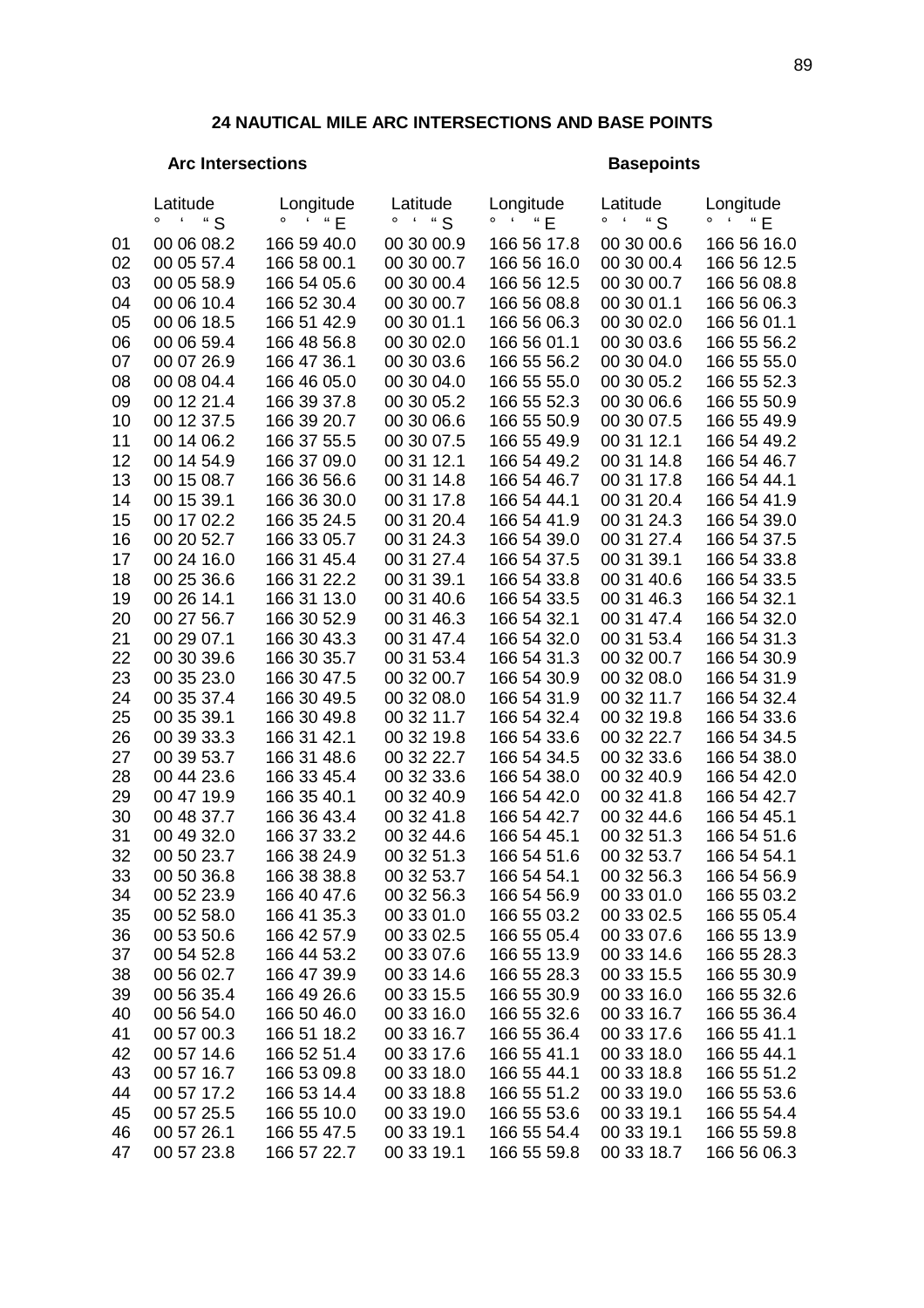|    | Latitude      | Longitude          | Latitude   | Longitude               | Latitude               | Longitude                                                                  |
|----|---------------|--------------------|------------|-------------------------|------------------------|----------------------------------------------------------------------------|
|    | " S<br>۰<br>f | $^{\sim}$ " E<br>۰ | 4.48       | ۰<br>$\mathbf{f}$<br>"E | " S<br>$\epsilon$<br>٥ | $\mathcal{L}$ $\mathcal{L}$ $\mathcal{L}$ $\mathcal{L}$ $\mathcal{L}$<br>۰ |
| 48 | 00 56 56.0    | 167 00 56.7        | 00 33 18.7 | 166 56 06.3             | 00 33 18.3             | 166 56 08.4                                                                |
| 49 | 00 56 43.4    | 167 01 52.1        | 00 33 18.3 | 166 56 08.4             | 00 33 17.8             | 166 56 10.5                                                                |
| 50 | 00 56 03.5    | 167 04 05.9        | 00 33 17.8 | 166 56 10.5             | 00 33 14.9             | 166 56 18.8                                                                |
| 51 | 00 55 04.3    | 167 06 30.8        | 00 33 14.9 | 166 56 18.8             | 00 33 13.6             | 166 56 21.5                                                                |
| 52 | 00 55 03.9    | 167 06 31.7        | 00 33 13.6 | 166 56 21.5             | 00 33 12.0             | 166 56 24.9                                                                |
| 53 | 00 54 16.8    | 167 08 03.4        | 00 33 12.0 | 166 56 24.9             | 00 33 10.9             | 166 56 26.9                                                                |
| 54 | 00 53 11.3    | 167 09 49.8        | 00 33 10.9 | 166 56 26.9             | 00 32 51.8             | 166 56 55.8                                                                |
| 55 | 00 52 36.2    | 167 10 41.8        | 00 32 51.8 | 166 56 55.8             | 00 32 47.5             | 166 57 02.0                                                                |
| 56 | 00 48 48.1    | 167 14 57.1        | 00 32 47.5 | 166 57 02.0             | 00 32 45.5             | 166 57 03.7                                                                |
| 57 | 00 47 50.0    | 167 15 45.8        | 00 32 45.5 | 166 57 03.7             | 00 32 43.3             | 166 57 05.5                                                                |
| 58 | 00 42 25.8    | 167 19 01.4        | 00 32 43.3 | 166 57 05.5             | 00 32 41.5             | 166 57 06.2                                                                |
| 59 | 00 41 40.6    | 167 19 20.3        | 00 32 41.5 | 166 57 06.2             | 00 32 39.5             | 166 57 07.0                                                                |
| 60 | 00 39 46.6    | 167 20 00.5        | 00 32 39.5 | 166 57 07.0             | 00 31 14.6             | 166 57 36.0                                                                |
| 61 | 00 33 50.8    | 167 21 25.1        | 00 31 14.6 | 166 57 36.0             | 00 31 11.4             | 166 57 36.3                                                                |
| 62 | 00 31 45.6    | 167 21 33.4        | 00 31 11.4 | 166 57 36.3             | 00 31 07.5             | 166 57 36.4                                                                |
| 63 | 00 26 55.2    | 167 21 11.9        | 00 31 07.5 | 166 57 36.4             | 00 30 59.0             | 166 57 35.0                                                                |
| 64 | 00 24 37.2    | 167 20 41.5        | 00 30 59.0 | 166 57 35.0             | 00 30 49.6             | 166 57 32.4                                                                |
| 65 | 00 22 59.7    | 167 20 12.0        | 00 30 49.6 | 166 57 32.4             | 00 30 45.1             | 166 57 30.9                                                                |
| 66 | 00 22 42.3    | 167 20 06.0        | 00 30 45.1 | 166 57 30.9             | 00 30 40.4             | 166 57 29.3                                                                |
| 67 | 00 20 26.7    | 167 19 11.1        | 00 30 40.4 | 166 57 29.3             | 00 30 36.5             | 166 57 27.5                                                                |
| 68 | 00 17 20.6    | 167 17 28.0        | 00 30 36.5 | 166 57 27.5             | 00 30 34.2             | 166 57 25.9                                                                |
| 69 | 00 16 30.2    | 167 16 53.6        | 00 30 34.2 | 166 57 25.9             | 00 30 28.1             | 166 57 21.7                                                                |
| 70 | 00 14 06.7    | 167 14 58.0        | 00 30 28.1 | 166 57 21.7             | 00 30 26.3             | 166 57 20.0                                                                |
| 71 | 00 13 36.8    | 167 14 29.9        | 00 30 26.3 | 166 57 20.0             | 00 30 24.6             | 166 57 18.4                                                                |
| 72 | 00 12 35.7    | 167 13 27.3        | 00 30 24.6 | 166 57 18.4             | 00 30 22.8             | 166 57 16.3                                                                |
| 73 | 00 12 15.8    | 167 13 05.3        | 00 30 22.8 | 166 57 16.3             | 00 30 21.0             | 166 57 14.3                                                                |
| 74 | 00 11 53.2    | 167 12 39.2        | 00 30 21.0 | 166 57 14.3             | 00 30 18.5             | 166 57 11.5                                                                |
| 75 | 00 11 04.1    | 167 11 38.2        | 00 30 18.5 | 166 57 11.5             | 00 30 17.2             | 166 57 09.7                                                                |
| 76 | 00 09 50.4    | 167 09 52.1        | 00 30 17.2 | 166 57 09.7             | 00 30 14.5             | 166 57 05.3                                                                |
| 77 | 00 09 25.5    | 167 09 11.4        | 00 30 14.5 | 166 57 05.3             | 00 30 11.7             | 166 57 00.7                                                                |
| 78 | 00 09 04.7    | 167 08 35.2        | 00 30 11.7 | 166 57 00.7             | 00 30 10.9             | 166 56 59.2                                                                |
| 79 | 00 07 38.9    | 167 05 31.9        | 00 30 10.9 | 166 56 59.2             | 00 30 06.6             | 166 56 48.2                                                                |
| 80 | 00 06 51.0    | 167 03 08.4        | 00 30 06.6 | 166 56 48.2             | 00 30 06.0             | 166 56 46.2                                                                |
| 81 | 00 06 46.8    | 167 02 52.9        | 00 30 06.0 | 166 56 46.2             | 00 30 05.5             | 166 56 44.4                                                                |
| 82 | 00 06 21.4    | 167 00 59.6        | 00 30 05.5 | 166 56 44.4             | 00 30 04.7             | 166 56 40.0                                                                |
| 83 | 00 06 16.7    | 167 00 32.8        | 00 30 04.7 | 166 56 40.0             | 00 30 00.9             | 166 56 17.8                                                                |

## **24 NAUTICAL MILES ARC INTERSECTIONS AND INTERMEDIATE POINTS**

|    | Latitude      | Longitude   |    | $\circ$<br>"S | "Е<br>۰       |
|----|---------------|-------------|----|---------------|---------------|
|    | "S<br>$\circ$ | "Е          |    | 00 05 53.8    | 166 55 33.5   |
| 01 | 00.06 08.2    | 166 59 40.0 |    | 00 05 54.9    | 166 55 04.2   |
|    | 00 06 04.8    | 166 59 15.1 | ı  | 00 05 56.6    | 166 54 34.9   |
|    | 00 06 01.8    | 166 58 50.2 | 03 | 00.05 58.9    | 166 54 05.6   |
|    | 00 05 59.3    | 166 58 25.1 |    | 00.06 01.2    | 166 53 41.7   |
| 02 | 00.05 57.4    | 166 58 00.1 |    | 00.06 03.9    | 166 53 17.9   |
|    | 00 05 55.4    | 166 57 30.8 |    | 00.06 06.9    | 166 52 54.1   |
|    | 00 05 54.1    | 166 57 01.5 | 04 | 00.06 10.4    | 166 52 30.4   |
|    | 00 05 53.4    | 166 56 32.2 |    | 00.06 12.9    | 166 52 14.5   |
|    | 00 05 53.3    | 166 56 02.8 |    | Latitude      | Longitude     |
|    | Latitude      | Longitude   |    | "S<br>$\circ$ | $\circ$<br>"Е |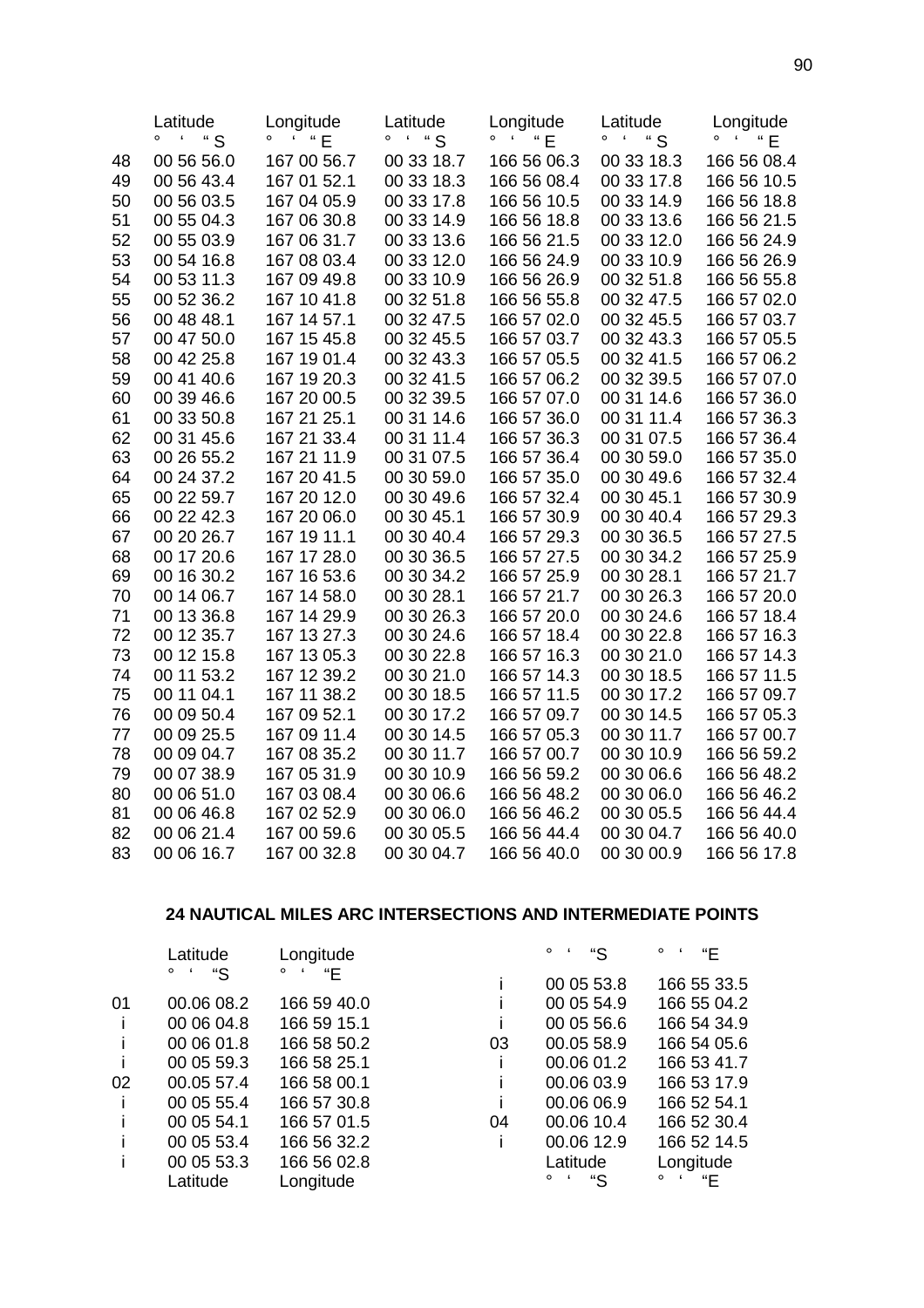| Ť                  | 00.06 15.6               | 166 51 58.7                       | Ť            | 00.18 41.4                     | 166 34 17.5                    |
|--------------------|--------------------------|-----------------------------------|--------------|--------------------------------|--------------------------------|
| 05                 | 00.06 18.5               | 166 51 42.9                       | j.           | 00.19 07.0                     | 166 34 02.1                    |
| Ť                  | 00.06 23.9               | 166 51 14.9                       | İ            | 00.19 33.0                     | 166 33 47.2                    |
| i                  | 00.06 29.9               | 166 50 47.0                       | j.           | 00.19 59.3                     | 166 33 32.8                    |
| i                  | 00.06 36.4               | 166 50 19.2                       | $\mathbf{i}$ | 00.20 25.8                     | 166 33 19.0                    |
| j.                 | 00.06 43.5               | 166 49 51.6                       | 16           | 00.20 52.7                     | 166 33 05.7                    |
| j.                 | 00.06 51.2               | 166 49 24.1                       | $\mathbf{i}$ | 00.21 17.4                     | 166 32 54.0                    |
| 06                 | 00.06 59.4               | 166 48 56.8                       | j.           | 00.21 42.3                     | 166 32 42.8                    |
| j.                 | 00.07 05.9               | 166 48 36.5                       | İ            | 00.22 07.5                     | 166 32 32.0                    |
| j.                 | 00.07 12.6               | 166 48 16.3                       | $\mathbf i$  | 00.22 32.8                     | 166 32 21.7                    |
| Ť                  | 00.07 19.6               | 166 47 56.1                       | $\mathbf i$  | 00.22 58.3                     | 166 32 11.9                    |
| 07                 | 00.07 26.9               | 166 47 36.1                       | $\mathbf{i}$ | 00.23 24.1                     | 166 32 02.6                    |
| İ                  | 00.07 35.7               | 166 47 13.1                       | $\mathbf{i}$ | 00.23 49.9                     | 166 31 53.7                    |
| j.                 | 00.07 44.8               | 166 46 50.2                       | 17           | 00.24 16.0                     | 166 31 45.4                    |
| j.                 | 00.07 54.4               | 166 46 27.5                       | $\mathbf{i}$ | 00.24 36.0                     | 166 31 39.1                    |
| 08                 | 00.08 04.4               | 166 46 05.0                       | $\mathbf{i}$ | 00.24 56.1                     | 166 31 33.2                    |
| Ť                  | 00.08 17.5               | 166 45 36.8                       | $\mathbf{i}$ | 00.25 16.3                     | 166 31 27.5                    |
| i.                 | 00.08 31.2               | 166 45 08.9                       | 18           | 00.25 36.6                     | 166 31 22.2                    |
| i                  | 00.08 45.5               | 166 44 41.3                       | $\mathbf{i}$ | 00.25 55.3                     | 166 31 17.5                    |
| i                  | $00.09 - 0.3$            | 166 44 14.0                       | 19           | 00.26 14.1                     | 166 31 13.0                    |
| i                  | 00.09 15.8               | 166 43 47.0                       | İ            | 00.26 39.6                     | 166 31 07.3                    |
| i                  | 00.09 31.9               | 166 43 20.3                       | $\mathbf{i}$ | 00.27 05.2                     | 166 31 02.0                    |
| i                  | 00.09 48.5               | 166 42 54.0                       | $\mathbf{i}$ | 00.27 30.9                     | 166 30 57.2                    |
| i                  | 00.10 05.7               | 166 42 28.1                       | 20           | 00.27 56.7                     | 166 30 52.9                    |
| i                  | 00.10 23.5               | 166 42 02.6                       | $\mathbf{i}$ | 00.28 20.1                     | 166 30 49.3                    |
| i.                 | 00.10 41.8               | 166 41 37.4                       | $\mathbf{i}$ | 00.28 43.6                     | 166 30 46.2                    |
| i                  | 00.11 00.7               | 166 41 12.6                       | 21           | 00.29 07.1                     | 166 30 43.3                    |
| i                  | 00.11 20.1               | 166 40 48.3                       | $\mathbf{i}$ | 00.29 30.2                     | 166 30 40.9                    |
| i                  | 00.11 40.0               | 166 40 24.4                       | $\mathbf i$  | 00.29 53.3                     | 166 30 38.8                    |
| j.                 | 00.12 00.5               | 166 40 00.9                       | $\mathbf{i}$ | 00.30 16.4                     | 166 30 37.1                    |
| 09                 | 00.12 21.4               | 166 39 37.8                       | 22           | 00.30 39.6                     | 166 30 35.7                    |
| j.                 | 00.12 29.5               | 166 39 29.3                       | $\mathbf{i}$ | 00.31 08.0                     | 166 30 34.4                    |
| 10                 | 00.12 37.5               | 166 39 20.7                       | $\mathbf{i}$ | 00.31 36.4                     | 166 30 33.6                    |
| j.                 | 00.12 54.7               | 166 39 03.1                       | İ            | 00.32 04.8                     | 166 30 33.4                    |
| i                  | 00.13 12.1               | 166 38 45.7                       | İ            | 00.32 33.2                     | 166 30 33.8                    |
| L                  | 00.13 29.8               | 166 38 28.7                       | L            | 00.33 01.6                     | 166 30 34.7                    |
| i                  | 00.13 47.9               | 166 38 11.9                       | i            | 00.33 30.0                     | 166 30 36.2                    |
| 11                 | 00.14 06.2               | 166 37 55.5                       | Ť            | 00.33 58.3                     | 166 30 38.2                    |
| j.                 | 00.14 22.2               | 166 37 39.7                       | i            | 00.34 26.6                     | 166 30 40.7                    |
| j.                 | 00.14 38.4               | 166 37 24.2                       | j.           | 00.34 54.8                     | 166 30 43.9                    |
| 12<br>$\mathbf{i}$ | 00.14 54.9<br>00.15 01.7 | 166 37 09.0<br>166 37 02.7        | 23<br>j.     | 00.35 23.0                     | 166 30 47.5                    |
| 13                 | 00.15 08.7               | 166 36 56.6                       |              | 00.35 30.2<br>00.35 37.4       | 166 30 48.5<br>166 30 49.5     |
| j.                 | 00.15 23.8               | 166 36 43.2                       | 24<br>j.     | 00.35 38.3                     | 166 30 49.6                    |
| 14                 | 00.15 39.1               | 166 36 30.0                       | 25           | 00.35 39.1                     | 166 30 49.8                    |
| Ť                  | 00.15 59.5               | 166 36 13.1                       | Ť            | 00.36 08.8                     | 166 30 54.2                    |
| j.                 | 00.16 20.1               | 166 35 56.5                       | i            | 00.36 38.4                     | 166 30 59.3                    |
| j.                 | 00.16 41.0               | 166 35 40.3                       | i.           | 00.37 07.9                     | 166 31 04.9                    |
| 15                 | 00.17 02.2               | 166 35 24.5                       | i.           | 00.37 37.3                     | 166 31 11.1                    |
| j.                 | 00.17 26.5               | 166 35 07.0                       | i            | 00.38 06.5                     | 166 31 18.0                    |
| i.                 | 00.17 51.1               | 166 34 50.0                       |              | Latitude                       | Longitude                      |
|                    | Latitude                 | Longitude                         |              | $\circ$<br>$\pmb{\zeta}$<br>"S | $\sim$ 6.000 $\sim$<br>۰<br>"E |
|                    | $\circ$<br>"S            | $\pmb{\epsilon}$<br>$\circ$<br>"E |              |                                |                                |
|                    |                          |                                   | j.           | 00.38 35.6                     | 166 31 25.4                    |
| j.                 | 00.18 16.1               | 166 34 33.5                       | i            | 00.39 04.5                     | 166 31 33.5                    |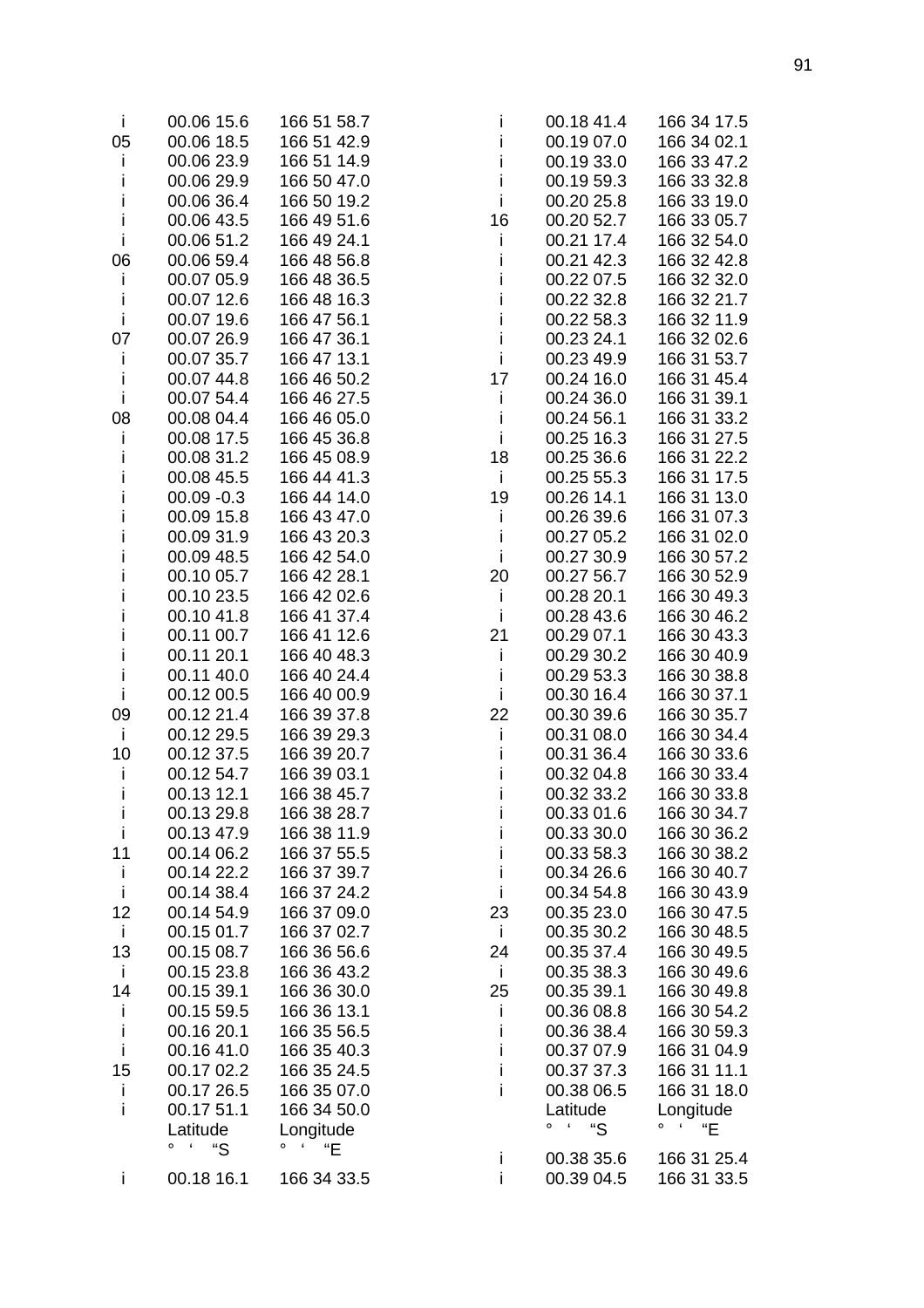| 26           | 00.39 33.3                              | 166 31 42.1                              | İ            | 00.55 35.4             | 166 46 27.4                   |
|--------------|-----------------------------------------|------------------------------------------|--------------|------------------------|-------------------------------|
| $\mathbf{i}$ | 00.39 43.5                              | 166 31 45.3                              | i            | 00.55 44.9             | 166 46 51.4                   |
| 27           | 00.39 53.7                              | 166 31 48.6                              | $\mathbf{i}$ | 00.55 54.0             | 166 47 15.6                   |
| j.           | 00.40 21.7                              | 166 31 57.8                              | 38           | 00.56 02.7             | 166 47 39.9                   |
| i            | 00.40 49.5                              | 166 32 07.5                              | j.           | 00.56 09.9             | 166 48 01.0                   |
| i            | 00.41 17.1                              | 166 32 17.9                              | İ            | 00.56 16.8             | 166 48 22.3                   |
| i            | 00.41 44.5                              | 166 32 28.7                              | j.           | 00.56 23.3             | 166 48 43.6                   |
| i            | 00.42 11.6                              | 166 32 40.2                              | $\mathbf{i}$ | 00.56 29.5             | 166 49 05.1                   |
| i            | 00.42 38.7                              | 166 32 52.1                              | 39           | 00.56 35.4             | 166 49 26.6                   |
| i            | 00.43 05.2                              | 166 33 04.7                              | j.           | 00.56 40.5             | 166 49 46.3                   |
| j.           | 00.43 31.6                              | 166 33 17.7                              | $\mathbf{i}$ | 00.56 45.3             | 166 50 06.2                   |
| Ť            | 00.43 57.8                              | 166 33 31.3                              | $\mathbf{i}$ | 00.56 49.8             | 166 50 26.0                   |
| 28           | 00.44 23.6                              | 166 33 45.4                              | 40           | 00.56 54.0             | 166 50 46.0                   |
|              | 00.44 46.6                              | 166 33 58.3                              | $\mathbf{i}$ | 00.56 57.2             | 166 51 02.1                   |
| j.           |                                         |                                          |              |                        |                               |
| i            | 00.45 09.2                              | 166 34 11.6                              | 41           | 00.57 00.3             | 166 51 18.2                   |
| i            | 00.45 31.7                              | 166 34 25.4                              | j.           | 00.57 04.4             | 166 51 41.4                   |
| i            | 00.45 53.9                              | 166 34 39.5                              | $\mathbf{i}$ | 00.57 08.2             | 166 52 04.7                   |
| i            | 00.46 15.8                              | 166 34 54.1                              | $\mathbf{i}$ | 00.57 11.6             | 166 52 28.0                   |
| $\mathbf{i}$ | 00.46 37.5                              | 166 35 09.0                              | 42           | 00.57 14.6             | 166 52 51.4                   |
| Ť            | 00.46 58.8                              | 166 35 24.4                              | j.           | 00.57 15.7             | 166 53 00.6                   |
| 29           | 00.47 19.9                              | 166 35 40.1                              | 43           | 00.57 16.7             | 166 53 09.8                   |
| İ            | 00.47 39.8                              | 166 35 55.4                              | $\mathbf{i}$ | 00.57 17.0             | 166 53 12.1                   |
| İ            | 00.47 59.3                              | 166 36 11.1                              | 44           | 00.57 17.2             | 166 53 14.4                   |
| j.           | 00.48 18.7                              | 166 36 27.1                              | Ť            | 00.57 19.6             | 166 53 37.5                   |
| 30           | 00.48 37.7                              | 166 36 43.4                              | $\mathbf{i}$ | 00.57 21.6             | 166 54 00.6                   |
| j.           | 00.48 56.1                              | 166 36 59.7                              | $\mathbf{i}$ | 00.57 23.3             | 166 54 23.7                   |
| $\mathbf{i}$ | 00.49 14.2                              | 166 37 16.3                              | $\mathbf{i}$ | 00.57 24.5             | 166 54 46.8                   |
| 31           | 00.49 32.0                              | 166 37 33.2                              | 45           | 00.57 25.5             | 166 55 10.0                   |
| j.           | 00.49 49.5                              | 166 37 50.1                              | $\mathbf{i}$ | 00.57 26.0             | 166 55 28.7                   |
| j.           | 00.50 06.8                              | 166 38 07.4                              | 46           | 00.57 26.1             | 166 55 47.5                   |
| 32           | 00.50 23.7                              | 166 38 24.9                              | $\mathbf{i}$ | 00.57 26.2             | 166 56 11.3                   |
| j.           | 00.50 30.3                              | 166 38 31.8                              | j.           | 00.57 25.8             | 166 56 35.1                   |
| 33           | 00.50 36.8                              | 166 38 38.8                              | $\mathbf{i}$ | 00.57 25.0             | 166 56 58.9                   |
| j.           | 00.50 55.7                              | 166 38 59.4                              | 47           | 00.57 23.8             | 166 57 22.7                   |
| i            | 00.51 14.2                              | 166 39 20.4                              | i            | 00.57 22.1             | 166 57 49.6                   |
| L            | 00.51 32.2                              | 166 39 41.7                              | L            | 00.57 19.9             | 166 58 16.5                   |
| Ť            | 00.51 49.9                              | 166 40 03.3                              |              | 00.57 17.1             | 166 58 43.4                   |
| Ť            | 00.52 07.1                              | 166 40 25.3                              |              | 00.57 13.9             | 166 59 10.2                   |
| 34           | 00.52 23.9                              | 166 40 47.6                              |              | 00.57 10.2             | 166 59 37.0                   |
| Ť            | 00.52 35.5                              | 166 41 03.4                              | Ť            | 00.57 05.9             | 167 00 03.6                   |
| i            | 00.52 46.8                              | 166 41 19.3                              | Ť            | 00.57 01.2             | 167 00 30.2                   |
| $\mathbf{i}$ | 00.53 25.0                              | 166 42 16.2                              | 48           | 00.56 56.0             | 167 00 56.7                   |
| $\mathbf{i}$ | 00.53 38.0                              | 166 42 36.9                              | j.           | 00.56 52.1             | 167 01 15.2                   |
| 36           | 00.53 50.6                              | 166 42 57.9                              | Ť            | 00.56 47.9             | 167 01 33.7                   |
|              | 00.54 03.9                              | 166 43 20.5                              | 49           | 00.56 43.4             | 167 01 52.1                   |
| Ť<br>i       | 00.54 16.8                              | 166 43 43.3                              |              | 00.56 36.5             | 167 02 19.2                   |
| İ            |                                         |                                          | T            |                        |                               |
| Ť            | 00.54 29.2                              | 166 44 06.4                              | İ<br>i       | 00.56 29.0             | 167 02 46.1                   |
|              | 00.54 41.3                              | 166 44 29.7                              |              | 00.56 21.0             | 167 03 12.8                   |
| 37           | 00.54 52.8                              | 166 44 53.2                              |              | Latitude<br>$0 \leq k$ | Longitude<br>$0 \leftarrow 1$ |
|              | Latitude<br>$\pmb{\epsilon}$<br>$\circ$ | Longitude<br>$\pmb{\epsilon}$<br>$\circ$ |              | "S                     | "E"                           |
|              | "S                                      | "E"                                      | j.           | 00.56 12.5             | 167 03 39.5                   |
| j.           | 00.55 04.1                              | 166 45 16.5                              | 50           | 00.56 03.5             | 167 04 05.9                   |
| i            | 00.55 14.9                              | 166 45 40.0                              | Ť            | 00.55 54.7             | 167 04 30.5                   |
|              | 00.55 25.4                              | 166 46 03.6                              | i            | 00.55 45.5             | 167 04 54.9                   |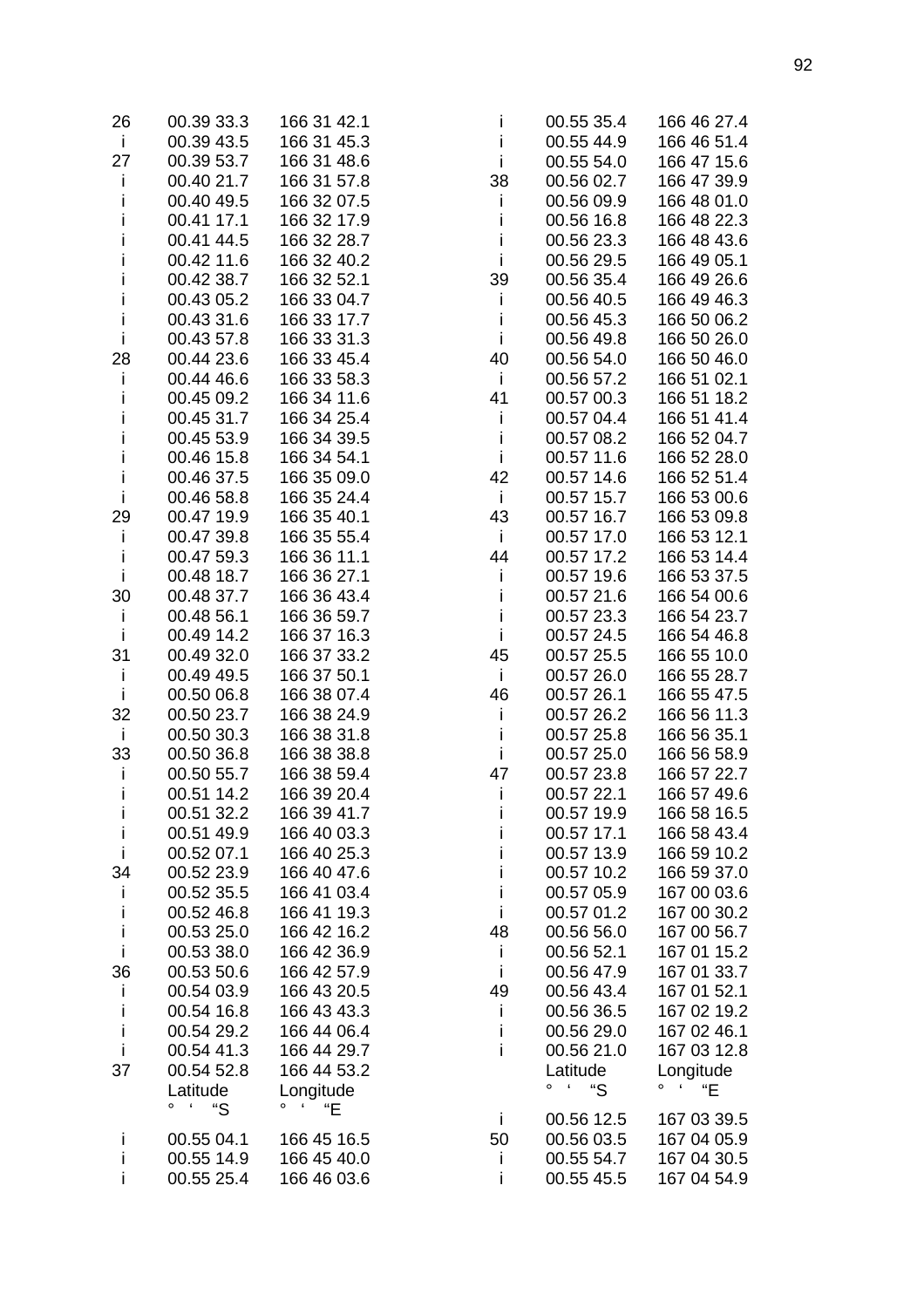| $\mathbf{I}$ | 00.55 35.9                                | 167 05 19.2                                         | $\mathbf{I}$ | 00.40 09.7        | 167 19 53.2                       |
|--------------|-------------------------------------------|-----------------------------------------------------|--------------|-------------------|-----------------------------------|
| Ť            | 00.55 25.8                                | 167 05 43.2                                         | 60           | 00.39 46.6        | 167 20 00.5                       |
| İ            | 00.55 15.3                                | 167 06 07.1                                         | j.           | 00.39 17.9        | 167 20 11.0                       |
| 51           | 00.55 04.3                                | 167 06 30.8                                         |              | 00.38 49.0        | 167 20 20.8                       |
| Ť            | 00.55 04.1                                | 167 06 31.2                                         |              | 00.38 19.9        | 167 20 30.0                       |
|              |                                           |                                                     | Ť            |                   |                                   |
| 52           | 00.55 03.9                                | 167 06 31.7                                         | i            | 00.37 50.5        | 167 20 38.6                       |
| i            | 00.54 52.7                                | 167 06 54.9                                         | İ            | 00.37 21.1        | 167 20 46.6                       |
| İ            | 00.54 41.2                                | 167 07 18.0                                         | İ            | 00.36 51.4        | 167 20 54.0                       |
| j.           | 00.54 29.2                                | 167 07 40.8                                         | İ            | 00.36 21.6        | 167 21 00.8                       |
| 53           | 00.54 16.8                                | 167 08 03.4                                         |              | 00.35 51.7        | 167 21 06.9                       |
| Ť            | 00.54 04.4                                | 167 08 25.1                                         | İ            | 00.35 21.6        | 167 21 12.4                       |
| İ            | 00.53 51.7                                | 167 08 46.6                                         | İ            | 00.34 51.4        | 167 21 17.3                       |
| İ            | 00.53 38.6                                | 167 09 07.9                                         | $\mathbf{i}$ | 00.34 21.2        | 167 21 21.5                       |
| $\mathbf{i}$ | 00.53 25.1                                | 167 09 29.0                                         | 61           | 00.33 50.8        | 167 21 25.1                       |
| 54           | 00.53 11.3                                | 167 09 49.8                                         | $\mathbf{i}$ | 00.33 25.8        | 167 21 27.6                       |
| i            | 00.52 59.8                                | 167 10 07.3                                         | İ            | 00.33 00.8        | 167 21 29.7                       |
| İ            | 00.52 48.1                                | 167 10 24.6                                         | İ            | 00.32 35.8        | 167 21 31.3                       |
| 55           | 00.52 36.2                                | 167 10 41.8                                         | $\mathbf{i}$ | 00.32 10.7        | 167 21 32.6                       |
|              | 00.52 19.6                                | 167 11 05.1                                         |              |                   |                                   |
| Ť            |                                           |                                                     | 62           | 00.31 45.6        | 167 21 33.4                       |
| Ť            | 00.52 02.5                                | 167 11 28.0                                         | j.           | 00.31 16.4        | 167 21 33.9                       |
| İ            | 00.51 45.0                                | 167 11 50.6                                         | i            | 00.30 47.3        | 167 21 33.7                       |
| Ť            | 00.51 27.1                                | 167 12 12.8                                         | Ť            | 00.30 18.1        | 167 21 33.0                       |
| Ť            | 00.51 08.7                                | 167 12 34.7                                         | İ            | 00.29 49.0        | 167 21 31.8                       |
| İ            | 00.50 49.8                                | 167 12 56.2                                         | İ            | 00.29 19.9        | 167 21 29.9                       |
| i            | 00.50 30.6                                | 167 13 17.3                                         | İ            | 00.28 50.8        | 167 21 27.4                       |
| Ť            | 00.50 10.9                                | 167 13 38.1                                         | İ            | 00.28 21.8        | 167 21 24.4                       |
| i            | 00.49 50.8                                | 167 13 58.5                                         | İ            | 00.27 52.8        | 167 21 20.8                       |
| i            | 00.49 30.3                                | 167 14 18.4                                         | j.           | 00.27 24.0        | 167 21 16.6                       |
| İ            | 00.49 09.4                                | 167 14 38.0                                         | 63           | 00.26 55.2        | 167 21 11.9                       |
| 56           | 00.48 48.1                                | 167 14 57.1                                         | j.           | 00.26 32.0        | 167 21 07.8                       |
| İ            | 00.48 29.0                                | 167 15 13.7                                         | Ť            | 00.26 08.9        | 167 21 03.3                       |
| İ            | 00.48 09.7                                | 167 15 29.9                                         | İ            | 00.25 45.8        | 167 20 58.4                       |
| 57           | 00.47 50.0                                | 167 15 45.8                                         | j.           | 00.25 22.9        | 167 20 53.1                       |
|              |                                           |                                                     |              |                   |                                   |
| Ť            | 00.47 27.0                                | 167 16 03.8                                         | j.           | 00.25 00.0        | 167 20 47.5                       |
| i            | 00.47 03.7                                | 167 16 21.3                                         | 64           | 00.24 37.2        | 167 20 41.5                       |
| L            | 00.46 40.0                                | 167 16 38.4                                         | ı            | 00.24 12.6        | 167 20 34.7                       |
| i            | 00.46 15.9                                | 167 16 54.9                                         | T            | 00.23 48.2        | 167 20 27.6                       |
| i            | 00.45 51.6                                | 167 17 11.0                                         | j.           | 00.23 23.9        | 167 20 20.0                       |
| i            | 00.45 26.9                                | 167 17 26.6                                         | 65           | 00.22 59.7        | 167 20 12.0                       |
| i            | 00.45 01.8                                | 167 17 41.7                                         | j.           | 00.22 51.0        | 167 20 09.0                       |
| İ            | 00.44 36.5                                | 167 17 56.3                                         | 66           | 00.22 42.3        | 167 20 06.0                       |
| İ            | 00.44 10.9                                | 167 18 10.4                                         |              | 00.22 19.3        | 167 19 57.8                       |
| İ            | 00.43 45.0                                | 167 18 23.9                                         |              | 00.21 56.5        | 167 19 49.2                       |
| İ            | 00.43 18.9                                | 167 18 36.9                                         |              | 00.21 33.8        | 167 19 40.3                       |
| İ            | 00.42 52.5                                | 167 18 49.4                                         | i            | 00.21 11.3        | 167 19 30.9                       |
| 58           | 00.42 25.8                                | 167 19 01.4                                         | i            | 00.20 48.9        | 167 19 21.2                       |
| Ť            | 00.42 10.8                                | 167 19 07.8                                         |              | Latitude          | Longitude                         |
|              | Latitude                                  | Longitude                                           |              | $0 \quad 4$<br>"S | $\circ$<br>$\pmb{\epsilon}$<br>"Е |
|              | $\overline{\phantom{a}}$<br>"S<br>$\circ$ | $\overline{\phantom{a}}$<br>o<br>$\mathrm{H}^{\mu}$ |              |                   |                                   |
|              |                                           |                                                     | 67           | 00.20 26.7        | 167 19 11.1                       |
| j.           | 00.41 55.8                                | 167 19 14.1                                         | $\mathbf{I}$ | 00.20 02.6        | 167 18 59.7                       |
| 59           | 00.41 40.6                                | 167 19 20.3                                         |              | 00.19 38.8        | 167 18 47.9                       |
| $\mathbf{I}$ | 00.41 18.1                                | 167 19 29.0                                         |              | 00.19 15.1        | 167 18 35.6                       |
| T            | 00.40 55.4                                | 167 19 37.5                                         |              | 00.18 51.7        | 167 18 23.0                       |
| i            | 00.40 32.6                                | 167 19 45.5                                         |              | 00.18 28.6        | 167 18 09.9                       |
|              |                                           |                                                     |              |                   |                                   |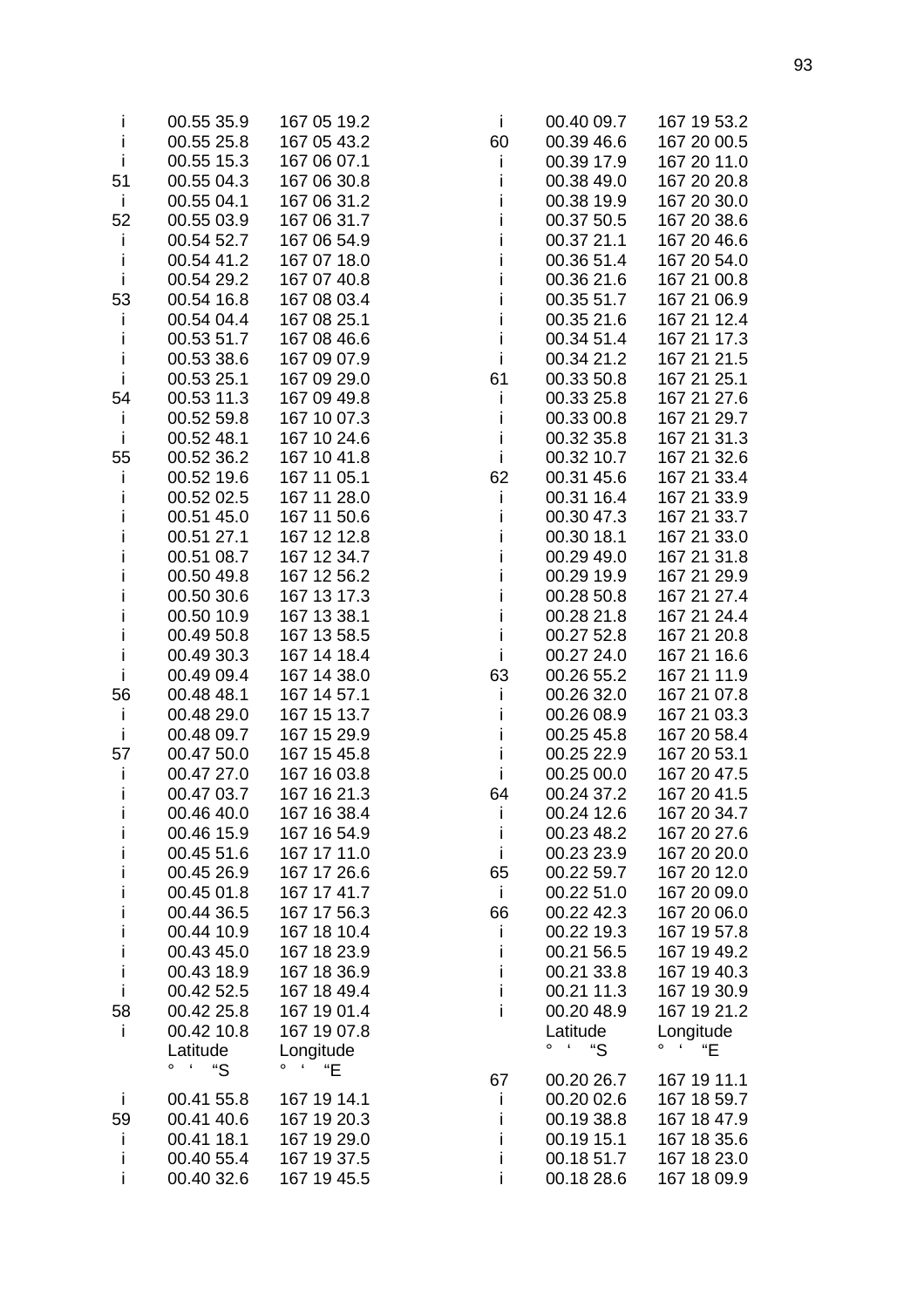| i  | 00.18 05.7 | 167 17 56.3 |
|----|------------|-------------|
| i  | 00.17 43.0 | 167 17 42.4 |
| 68 | 00.17 20.6 | 167 17 28.0 |
| L  | 00.17 03.7 | 167 17 16.7 |
| i  | 00.16 46.9 | 167 17 05.3 |
| 69 | 00.16 30.2 | 167 16 53.6 |
| I  | 00.16 08.8 | 167 16 38.3 |
| ı  | 00.15 47.7 | 167 16 22.5 |
| i  | 00.15 26.9 | 167 16 06.3 |
| I  | 00.15 06.3 | 167 15 49.8 |
| I  | 00.14 46.1 | 167 15 32.9 |
| i  | 00.14 26.2 | 167 15 15.7 |
| 70 | 00.14 06.7 | 167 14 58.0 |
| i  | 00.13 51.6 | 167 14 44.1 |
| 71 | 00.13 36.8 | 167 14 29.9 |
| i  | 00.13 21.1 | 167 14 14.6 |
| i  | 00.13 05.7 | 167 13 59.1 |
| i  | 00.12 50.6 | 167 13 43.3 |
| 72 | 00.12 35.7 | 167 13 27.3 |
| i  | 00.12 25.7 | 167 13 16.3 |
| 73 | 00.12 15.8 | 167 13 05.3 |
| Ť  | 00.12 04.4 | 167 12 52.3 |
| 74 | 00.11 53.2 | 167 12 39.2 |
| i. | 00.11 40.6 | 167 12 24.2 |
| i  | 00.11 28.2 | 167 12 09.1 |
| i  | 00.11 16.0 | 167 11 53.7 |
| 75 | 00.11 04.1 | 167 11 38.2 |
| i  | 00.10 48.6 | 167 11 17.5 |

|    | atıtude<br>o<br>ć<br>"S | .ongitude<br>o<br>"Е |
|----|-------------------------|----------------------|
| i  | 00.10 33.5              | 167 10 56.6          |
| i  | 00.10 18.7              | 167 10 35.3          |
| i  | 00.10 04.4              | 167 10 13.8          |
| 76 | 00.09 50.4              | 167 09 52.1          |
| i  | 00.09 42.0              | 167 09 38.6          |
| i  | 00.09 33.7              | 167 09 25.0          |
| 77 | 00.09 25.5              | 167 09 11.4          |
| i  | 00.09 15.0              | 167 08 53.4          |
| 78 | 00.09 04.7              | 167 08 35.2          |
| i  | 00.08 50.9              | 167 08 09.8          |
| i  | 00.08 37.6              | 167 07 44.1          |
| i  | 00.08 24.8              | 167 07 18.1          |
| i  | 00.08 12.5              | 167 06 51.9          |
| i  | 00.08 00.8              | 167 06 25.4          |
| i  | 00.07 49.6              | 167 05 58.8          |
| 79 | 00.07 38.9              | 167 05 31.9          |
| i  | 00.07 29.9              | 167 05 08.3          |
| i  | 00.07 21.3              | 167 04 44.6          |
| i  | 00.07 13.1              | 167 04 20.8          |
| i  | 00.07 05.3              | 167 03 56.8          |
| i  | 00.06 58.0              | 167 03 32.6          |
| 80 | 00.06 51.0              | 167 03 08.4          |
| i  | 00.06 48.9              | 167 03 00.7          |
| 81 | 00.06 46.8              | 167 02 52.9          |
| İ  | 00.06 40.9              | 167 02 30.4          |
| i  | 00.06 35.5              | 167 02 07.8          |
| i  | 00.06 30.4              | 167 01 45.2          |
| i  | 00.06 25.7              | 167 01 22.4          |
| 82 | 00.06 21.4              | 167 00 59.6          |
| i  | 00.06 19.0              | 167 00 46.2          |
| 83 | 00.06 16.7              | 167 00 32.8          |
| i  | 00.06 13.7              | 167 00 15.2          |
| i  | 00.06 10.8              | 166 59 57.6          |
| 01 | 00 06 08.2              | 166 59 40.0          |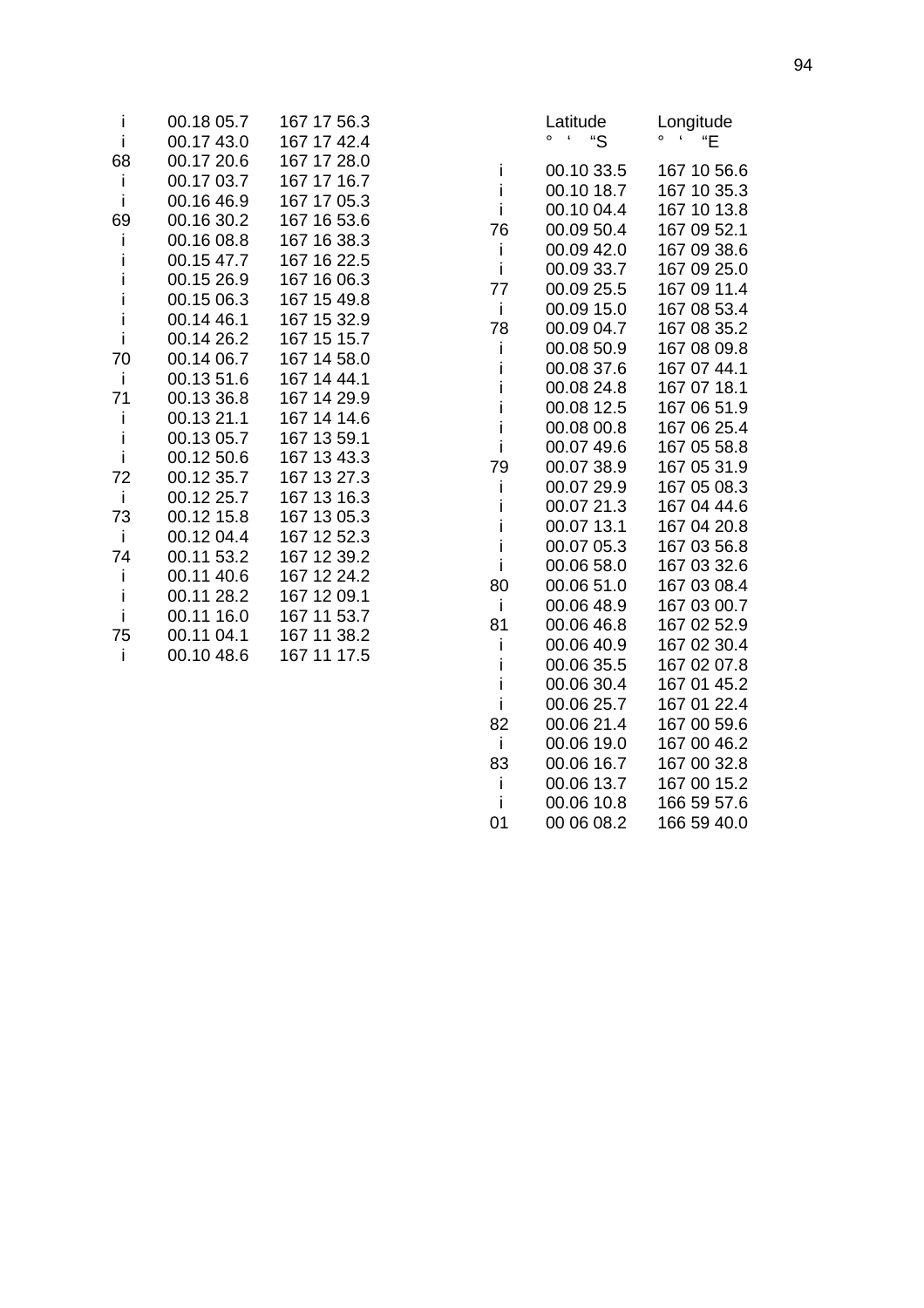## **COORDINATES OF THE 200 NAUTICAL MILE ARC INTERSECTIONS**

## Arc Intersections **Base points Base points**

| <b>Pt</b> | Latitude                            | Longitude                  | Latitude                 | Longitude                  | Latitude                 | Longitude                  |
|-----------|-------------------------------------|----------------------------|--------------------------|----------------------------|--------------------------|----------------------------|
|           | $\pmb{\epsilon}$<br>$\bullet$<br>"S | ۰<br>" E<br>£              | " S<br>۰<br>£            | "E<br>۰<br>£               | " S<br>۰<br>6            | ۰<br>"E<br>٢               |
| 01        | 02 42 05.1 N                        | 165 57 21.3                | 00 30 02.0               | 166 56 01.1                | 00 30 03.6               | 166 55 56.2                |
| 02        | 02 38 23.4 N                        | 165 46 30.6                | 00 30 03.6               | 166 55 56.2                | 00 30 04.0               | 166 55 55.0                |
| 03        | 02 33 16.5 N                        | 165 34 05.9                | 00 30 04.0               | 166 55 55.0                | 00 30 05.2               | 166 55 52.3                |
| 04        | 01 57 43.7 N                        | 164 40 34.6                | 00 30 05.2               | 166 55 52.3                | 00 30 06.6               | 166 55 50.9                |
| 05        | 01 55 37.8 N                        | 164 38 20.9                | 00 30 06.6               | 166 55 50.9                | 00 30 07.5               | 166 55 49.9                |
| 06        | 01 47 23.4 N                        | 164 30 12.9                | 00 30 07.5               | 166 55 49.9                | 00 31 12.1               | 166 54 49.2                |
| 07        | 01 44 40.3 N                        | 164 27 41.5                | 00 31 12.1               | 166 54 49.2                | 00 31 14.8               | 166 54 46.7                |
| 08        | 01 43 06.1 N                        | 164 26 16.5                | 00 31 14.8               | 166 54 46.7                | 00 31 17.8               | 166 54 44.1                |
| 09        | 01 39 12.7 N                        | 164 22 53.5                | 00 31 17.8               | 166 54 44.1                | 00 31 20.4               | 166 54 41.9                |
| 10        | 01 28 04.5 N                        | 164 14 06.1                | 00 31 20.4               | 166 54 41.9                | 00 31 24.3               | 166 54 39.0                |
| 11        | 00 56 30.4 N                        | 163 55 06.8                | 00 31 24.3               | 166 54 39.0                | 00 31 27.4               | 166 54 37.5                |
| 12        | 00 29 11.3 N                        | 163 44 17.2                | 00 31 27.4               | 166 54 37.5                | 00 31 39.1               | 166 54 33.8                |
| 13        | 00 18 48.4 N                        | 163 41 18.9                | 00 31 39.1               | 166 54 33.8                | 00 31 40.6               | 166 54 33.5                |
| 14        | 00 14 02.2 N                        | 163 40 08.8                | 00 31 40.6               | 166 54 33.5                | 00 31 46.3               | 166 54 32.1                |
| 15        | 00 00 12.9 N                        | 163 37 26.1                | 00 31 46.3               | 166 54 32.1                | 00 31 47.4               | 166 54 32.0                |
| 16        | 00 09 07.6 N                        | 163 36 09.6                | 00 31 47.4               | 166 54 32.0                | 00 31 53.4               | 166 54 31.3                |
| 17        | 00 21 08.9 S                        | 163 35 09.5                | 00 31 53.4               | 166 54 31.3                | 00 32 00.7               | 166 54 30.9                |
| 18        | 00 59 35.8 S                        | 163 36 44.7                | 00 32 00.7               | 166 54 30.9                | 00 32 08.0               | 166 54 31.9                |
| 19        | 01 00 35.5 S                        | 163 36 53.0                | 00 32 08.0               | 166 54 31.9                | 00 32 19.8               | 166 54 33.6                |
| 20        | 01 32 17.1 S                        | 163 43 58.4                | 00 32 19.8               | 166 54 33.6                | 00 32 22.7               | 166 54 34.5                |
| 21        | 01 34 16.7 S                        | 163 44 36.1                | 00 32 22.7               | 166 54 34.5                | 00 32 33.6               | 166 54 38.0                |
| 22        | 02 10 38.5 S                        | 164 00 19.4                | 00 32 33.6               | 166 54 38.0                | 00 32 40.9               | 166 54 42.0                |
| 23        | 02 34 38.4 S                        | 164 15 56.9                | 00 32 40.9               | 166 54 42.0                | 00 32 41.8               | 166 54 42.7                |
| 24        | 02 45 13.1 S                        | 164 24 32.7                | 00 32 41.8               | 166 54 42.7                | 00 32 44.6               | 166 54 45.1                |
| 25        | 02 52 11.0 S                        | 164 30 54.0                | 00 32 44.6               | 166 54 45.1                | 00 32 51.3               | 166 54 51.6                |
| 26        | 02 58 49.0 S                        | 164 37 32.4                | 00 32 51.3               | 166 54 51.6                | 00 32 53.7               | 166 54 54.1                |
| 27        | 03 00 19.7 S                        | 164 39 08.6                | 00 32 53.7               | 166 54 54.1                | 00 32 56.3               | 166 54 56.9                |
| 28        | 03 14 45.8 S<br>03 19 07.2 S        | 164 56 28.4                | 00 32 56.3               | 166 54 56.9                | 00 33 01.0<br>00 33 02.5 | 166 55 03.2                |
| 29<br>30  |                                     | 165 02 34.8                | 00 33 01.0               | 166 55 03.2                | 00 33 07.6               | 166 55 05.4<br>166 55 13.9 |
| 31        | 03 26 02.4 S<br>03 33 57.3 S        | 165 13 23.9<br>165 28 01.7 | 00 33 02.5<br>00 33 07.6 | 166 55 05.4<br>166 55 13.9 | 00 33 14.6               | 166 55 28.3                |
| 32        | 03 43 11.3 S                        | 165 50 09.8                | 00 33 14.6               | 166 55 28.3                | 00 33 15.5               | 166 55 30.9                |
| 33        | 03 47 38.6 S                        | 166 04 44.0                | 00 33 15.5               | 166 55 30.9                | 00 33 16.0               | 166 55 32.6                |
| 34        | 03 50 09.7 S                        | 166 15 26.8                | 00 33 16.0               | 166 55 32.6                | 00 33 16.7               | 166 55 36.4                |
| 35        | 03 50 56.2 S                        | 166 19 24.4                | 00 33 16.7               | 166 55 36.4                | 00 33 17.6               | 166 55 41.1                |
| 36        | 03 52 50.8 S                        | 166 31 53.6                | 00 33 17.6               | 166 55 41.1                | 00 33 18.0               | 166 55 44.1                |
| 37        | 03 53 04.3 S                        | 166 33 49.9                | 00 33 18.0               | 166 55 44.1                | 00 33 18.8               | 166 55 51.2                |
| 38        | 03 53 04.8 S                        | 166 33 54.1                | 00 33 18.8               | 166 55 51.2                | 00 33 19.0               | 166 55 53.6                |
| 39        | 03 54 12.4 S                        | 166 49 46.6                | 00 33 19.0               | 166 55 53.6                | 00 33 19.1               | 166 55 54.4                |
| 40        | 03 54 17.8 S                        | 166 54 37.1                | 00 33 19.1               | 166 55 54.4                | 00 33 19.1               | 166 55 59.8                |
| 41        | 03 53 59.4 S                        | 167 07 07.9                | 00 33 19.1               | 166 55 59.8                | 00 33 18.7               | 166 56 06.3                |
| 42        | 03 50 10.2 S                        | 167 36 22.8                | 00 33 18.7               | 166 56 06.3                | 00 33 18.3               | 166 56 08.4                |
| 43        | 03 48 29.0 S                        | 167 43 49.0                | 00 33 18.3               | 166 56 08.4                | 00 33 17.8               | 166 56 10.5                |
| 44        | 03 43 08.0 S                        | 168 01 47.4                | 00 33 17.8               | 166 56 10.5                | 00 33 14.9               | 166 56 18.8                |
|           |                                     |                            |                          |                            |                          |                            |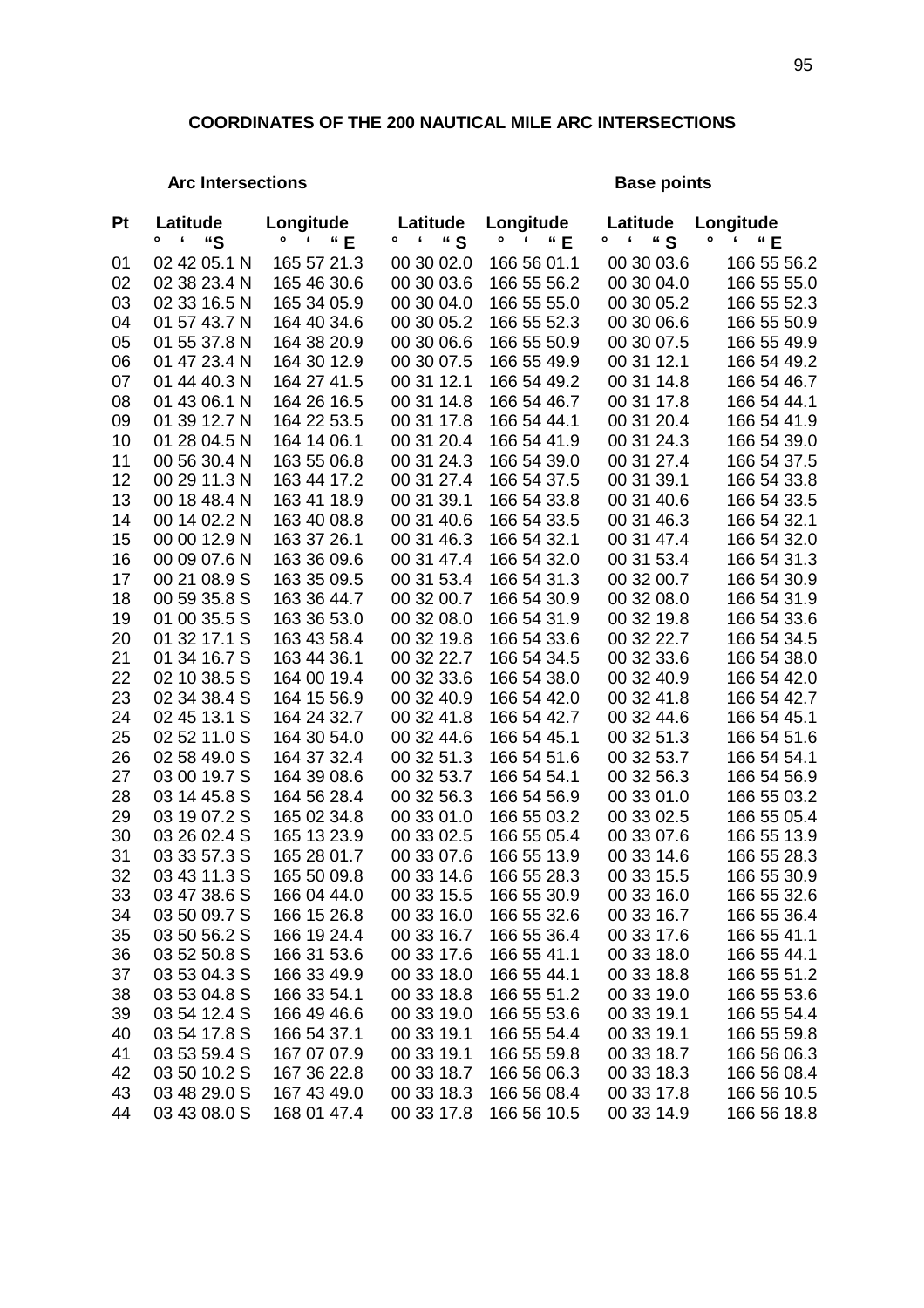## **200 NAUTICAL MILE ARC INTERSECTIONS AND INTERMEDIATE POINTS**

|         | Latitude                 | Longitude                  | Latitude                           | Longitude                  |
|---------|--------------------------|----------------------------|------------------------------------|----------------------------|
|         | 01 02 41 29.7            | 165 55 28.6                | 02 23 12.9<br>j.                   | 165 14 44.1                |
| j.      | 02 41 13.8               | 165 54 39.4                | i<br>02 22 42.5                    | 165 13 52.9                |
| i       | 02 40 57.7               | 165 53 50.2                | j,<br>02 22 11.8                   | 165 13 01.9                |
| j.      | 02 40 41.4               | 165 53 01.0                | 02 21 40.8<br>i                    | 165 12 11.0                |
| i       | 02 40 24.9               | 165 52 12.0                | 02 21 09.6<br>j.                   | 165 11 20.3                |
| i       | 02 40 08.2               | 165 51 23.0                | i<br>02 20 38.2                    | 165 10 29.7                |
| j.      | 02 39 51.3               | 165 50 34.1                | j,<br>02 20 06.5                   | 165 09 39.3                |
| i       | 02 39 34.1               | 165 49 45.2                | 02 19 34.5<br>j                    | 165 08 49.0                |
| j,      | 02 39 16.7               | 165 48 56.5                | 02 19 02.3<br>j                    | 165 07 58.9                |
| i       | 02 38 59.2               | 165 48 07.8                | j,<br>02 18 29.8                   | 165 07 09.0                |
| i       | 02 38 41.4               | 165 47 19.2                | i<br>02 17 57.1                    | 165 06 19.2                |
|         | 02 02 38 23.4            | 165 46 30.6                | j,<br>02 17 24.2                   | 165 05 29.6                |
| j,      | 02 38 03.2               | 165 45 36.8                | 02 16 51.0<br>j                    | 165 04 40.1                |
| i       | 02 37 42.6               | 165 44 43.0                | 02 16 17.5<br>i                    | 165 03 50.9                |
| j,      | 02 37 21.9               | 165 43 49.3                | 02 15 43.8<br>j.                   | 165 03 01.7                |
| i       | 02 37 00.9               | 165 42 55.8                | i<br>02 15 09.9                    | 165 02 12.8                |
| i       | 02 36 39.6               | 165 42 02.3                | j,<br>02 14 35.7                   | 165 01 24.0                |
| j,      | 02 36 18.0               | 165 41 09.0                | 02 14 01.3<br>j                    | 165 00 35.4                |
| j,      | 02 35 56.3               | 165 40 15.7                | 02 13 26.6<br>j                    | 164 59 46.9                |
| j,      | 02 35 34.2               | 165 39 22.5                | j,<br>02 12 51.7                   | 164 58 58.6                |
| i       | 02 35 11.9               | 165 38 29.5                | i<br>02 12 16.5                    | 164 58 10.5                |
| j.      | 02 34 49.3               | 165 37 36.6                | 02 11 41.1<br>j,                   | 164 57 22.6                |
| i       | 02 34 26.5               | 165 36 43.7                | 02 11 05.5<br>j,                   | 164 56 34.9                |
| j,      | 02 34 03.4               | 165 35 51.0                | 02 10 29.6<br>i                    | 164 55 47.3                |
| Ĩ.      | 02 33 40.1               | 165 34 58.4                | 02 09 53.5<br>j.                   | 164 54 59.9                |
|         | 03 02 33 16.5            | 165 34 05.9                | i<br>02 09 17.2                    | 164 54 12.7                |
| j,      | 02 32 51.9               | 165 33 11.7                | 02 08 40.6<br>j,                   | 164 53 25.6                |
| j,      | 02 32 27.0<br>02 32 01.8 | 165 32 17.6<br>165 31 23.7 | 02 08 03.8<br>j<br>j<br>02 07 26.7 | 164 52 38.8<br>164 51 52.1 |
| i<br>j, | 02 31 36.3               | 165 30 29.9                | 02 06 49.5<br>j,                   | 164 51 05.6                |
| i       | 02 31 10.6               | 165 29 36.2                | i<br>02 06 12.0                    | 164 50 19.3                |
| i       | 02 30 44.6               | 165 28 42.6                | i<br>02 05 34.2                    | 164 49 33.2                |
| i       | 02 30 18.4               | 165 27 49.2                | 02 04 56.2<br>i.                   | 164 48 47.2                |
| Ĩ       | 02 29 51.8               | 165 26 55.9                | 02 04 18.0<br>Ĩ                    | 164 48 01.5                |
| Ĩ       | 02 29 25.0               | 165 26 02.7                | 02 03 39.6<br>j                    | 164 47 15.9                |
| Ĩ       | 02 28 58.0               | 165 25 09.7                | 02 03 01.0<br>j                    | 164 46 30.6                |
| Ĩ       | 02 28 30.7               | 165 24 16.8                | 02 02 22.1<br>Ī                    | 164 45 45.4                |
| Ĩ       | 02 28 03.1               | 165 23 24.0                | 02 01 43.0<br>Ĩ                    | 164 45 00.4                |
| Ĩ       | 02 27 35.2               | 165 22 31.4                | 02 01 03.6<br>Ĩ                    | 164 44 15.6                |
| Ĩ       | 02 27 07.1               | 165 21 38.9                | 02 00 24.1<br>Ĩ                    | 164 43 31.1                |
| Ĩ       | 02 26 38.8               | 165 20 46.6                | 01 59 44.3<br>Ĩ                    | 164 42 46.6                |
| Ĩ       | 02 26 10.1               | 165 19 54.4                | 01 59 04.3<br>Ĩ                    | 164 42 02.4                |
| Ĩ       | 02 25 41.2               | 165 19 02.3                | 01 58 24.1<br>Ĩ                    | 164 41 18.4                |
| Ĩ       | 02 25 12.1               | 165 18 10.4                | 04 01 57 43.7                      | 164 40 34.6                |
| Ĩ       | 02 24 42.7               | 165 17 18.6                | 01 57 12.4<br>Ť                    | 164 40 01.0                |
| j,      | 02 24 13.0               | 165 16 27.0                | 01 56 41.0<br>Ĩ                    | 164 39 27.5                |
| Ĩ       | 02 23 43.1               | 165 15 35.4                | 01 56 09.5<br>Ĩ                    | 164 38 54.2                |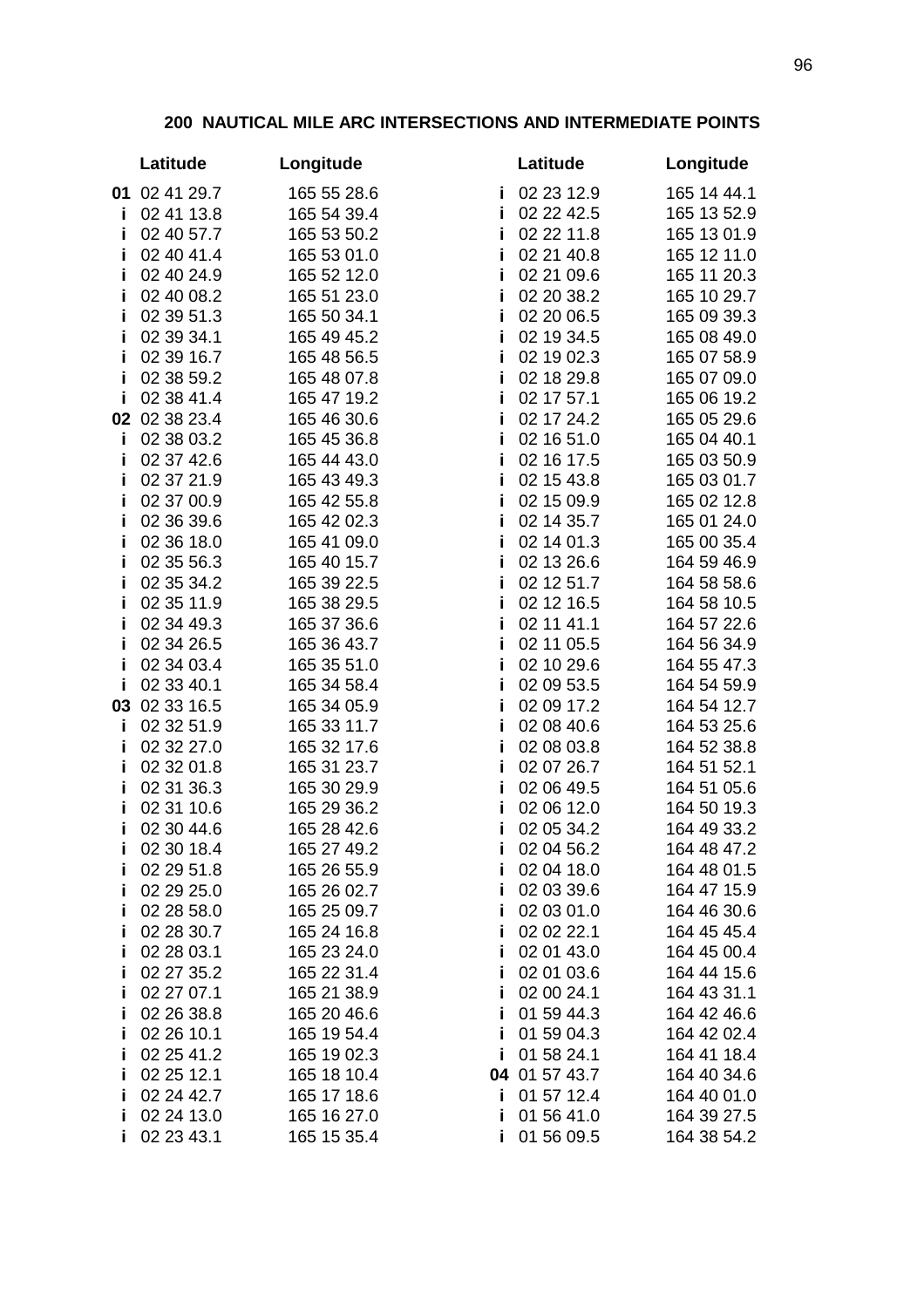|    | Latitude      | Longitude   |    | Latitude   | Longitude   |
|----|---------------|-------------|----|------------|-------------|
|    | 05 01 55 37.8 | 164 38 20.9 | Ĩ. | 01 22 31.9 | 164 10 10.5 |
| j. | 01 55 00.8    | 164 37 42.4 | j. | 01 21 43.8 | 164 09 37.7 |
| j, | 01 54 23.6    | 164 37 04.0 | j, | 01 20 55.5 | 164 09 05.2 |
| i  | 01 53 46.2    | 164 36 25.8 | j, | 01 20 07.0 | 164 08 33.0 |
| i  | 01 53 08.7    | 164 35 47.8 | i  | 01 19 18.3 | 164 08 00.9 |
| i  | 01 52 31.0    | 164 35 09.9 | j, | 01 18 29.6 | 164 07 29.1 |
| i  | 01 51 53.2    | 164 34 32.2 | j, | 01 17 40.6 | 164 06 57.6 |
| i  | 01 51 15.1    | 164 33 54.6 | j, | 01 16 51.5 | 164 06 26.2 |
| j. | 01 50 36.9    | 164 33 17.3 | j, | 01 16 02.3 | 164 05 55.1 |
| i  | 01 49 58.6    | 164 32 40.1 | j, | 01 15 12.9 | 164 05 24.3 |
| i  | 01 49 20.0    | 164 32 03.0 | j, | 01 14 23.3 | 164 04 53.7 |
| i  | 01 48 41.3    | 164 31 26.1 | j, | 01 13 33.6 | 164 04 23.3 |
| i  | 01 48 02.5    | 164 30 49.5 | j, | 01 12 43.8 | 164 03 53.1 |
|    | 06 01 47 23.4 | 164 30 12.9 | j, | 01 11 53.8 | 164 03 23.2 |
| j. | 01 46 51.0    | 164 29 42.4 | i  | 01 11 03.7 | 164 02 53.6 |
| i  | 01 46 18.5    | 164 29 12.0 | j, | 01 10 13.4 | 164 02 24.2 |
| i  | 01 45 45.9    | 164 28 41.7 | i  | 01 09 23.0 | 164 01 55.0 |
| i  | 01 45 13.1    | 164 28 11.5 | j, | 01 08 32.4 | 164 01 26.0 |
|    | 07 01 44 40.3 | 164 27 41.5 | j, | 01 07 41.7 | 164 00 57.3 |
| i  | 01 44 09.0    | 164 27 13.1 | j  | 01 06 50.9 | 164 00 28.9 |
| i  | 01 43 37.6    | 164 26 44.7 | j  | 01 05 59.9 | 164 00 00.7 |
|    | 08 01 43 06.1 | 164 26 16.5 | j  | 01 05 08.8 | 163 59 32.7 |
| i  | 01 42 27.5    | 164 25 42.3 | j, | 01 04 17.5 | 163 59 05.0 |
| i  | 01 41 48.9    | 164 25 08.2 | j, | 01 03 26.2 | 163 58 37.6 |
| i  | 01 41 10.1    | 164 24 34.3 | j  | 01 02 34.6 | 163 58 10.3 |
| i  | 01 40 31.1    | 164 24 00.5 | j, | 01 01 43.0 | 163 57 43.4 |
| i  | 01 39 52.0    | 164 23 26.9 | j  | 01 00 51.2 | 163 57 16.7 |
|    | 09 01 39 12.7 | 164 22 53.5 | j, | 00 59 59.3 | 163 56 50.2 |
| i. | 01 38 29.4    | 164 22 16.9 | i  | 00 59 07.3 | 163 56 24.0 |
| j, | 01 37 45.8    | 164 21 40.4 | j  | 00 58 15.1 | 163 55 58.0 |
| j, | 01 37 02.1    | 164 21 04.2 | j  | 00 57 22.8 | 163 55 32.3 |
| i  | 01 36 18.2    | 164 20 28.2 | 11 | 00 56 30.4 | 163 55 06.8 |
| i. | 01 35 34.2    | 164 19 52.5 | i. | 00 55 37.4 | 163 54 41.3 |
| j. | 01 34 49.9    | 164 19 16.9 | i  | 00 54 44.3 | 163 54 16.1 |
| Ĩ  | 01 34 05.6    | 164 18 41.5 | Ť  | 00 53 51.0 | 163 53 51.2 |
| Ĩ  | 01 33 21.0    | 164 18 06.3 | Ĩ  | 00 52 57.6 | 163 53 26.5 |
| Ĩ  | 01 32 36.3    | 164 17 31.4 | Ĩ  | 00 52 04.1 | 163 53 02.1 |
| Ĩ  | 01 31 51.4    | 164 16 56.6 | Ť  | 00 51 10.5 | 163 52 37.9 |
| i  | 01 31 06.3    | 164 16 22.1 | j  | 00 50 16.8 | 163 52 14.0 |
| Ĩ  | 01 30 21.1    | 164 15 47.8 | Ť  | 00 49 22.9 | 163 51 50.4 |
| i  | 01 29 35.7    | 164 15 13.6 | Ť  | 00 48 29.0 | 163 51 27.0 |
| j, | 01 28 50.2    | 164 14 39.7 | Ť  | 00 47 34.9 | 163 51 03.8 |
|    | 10 01 28 04.5 | 164 14 06.1 | Ť  | 00 46 40.7 | 163 50 41.0 |
| i  | 01 27 17.5    | 164 13 31.7 | j, | 00 45 46.4 | 163 50 18.4 |
| Ĩ  | 01 26 30.3    | 164 12 57.6 | Ť  | 00 44 52.0 | 163 49 56.1 |
| Ĩ  | 01 25 42.9    | 164 12 23.7 | Ť  | 00 43 57.4 | 163 49 34.0 |
| Ĩ  | 01 24 55.4    | 164 11 50.1 | Ĩ  | 00 43 02.8 | 163 49 12.2 |
| j, | 01 24 07.8    | 164 11 16.6 | Ĩ  | 00 42 08.1 | 163 48 50.6 |
| i, | 01 23 19.9    | 164 10 43.4 | i  | 00 41 13.2 | 163 48 29.4 |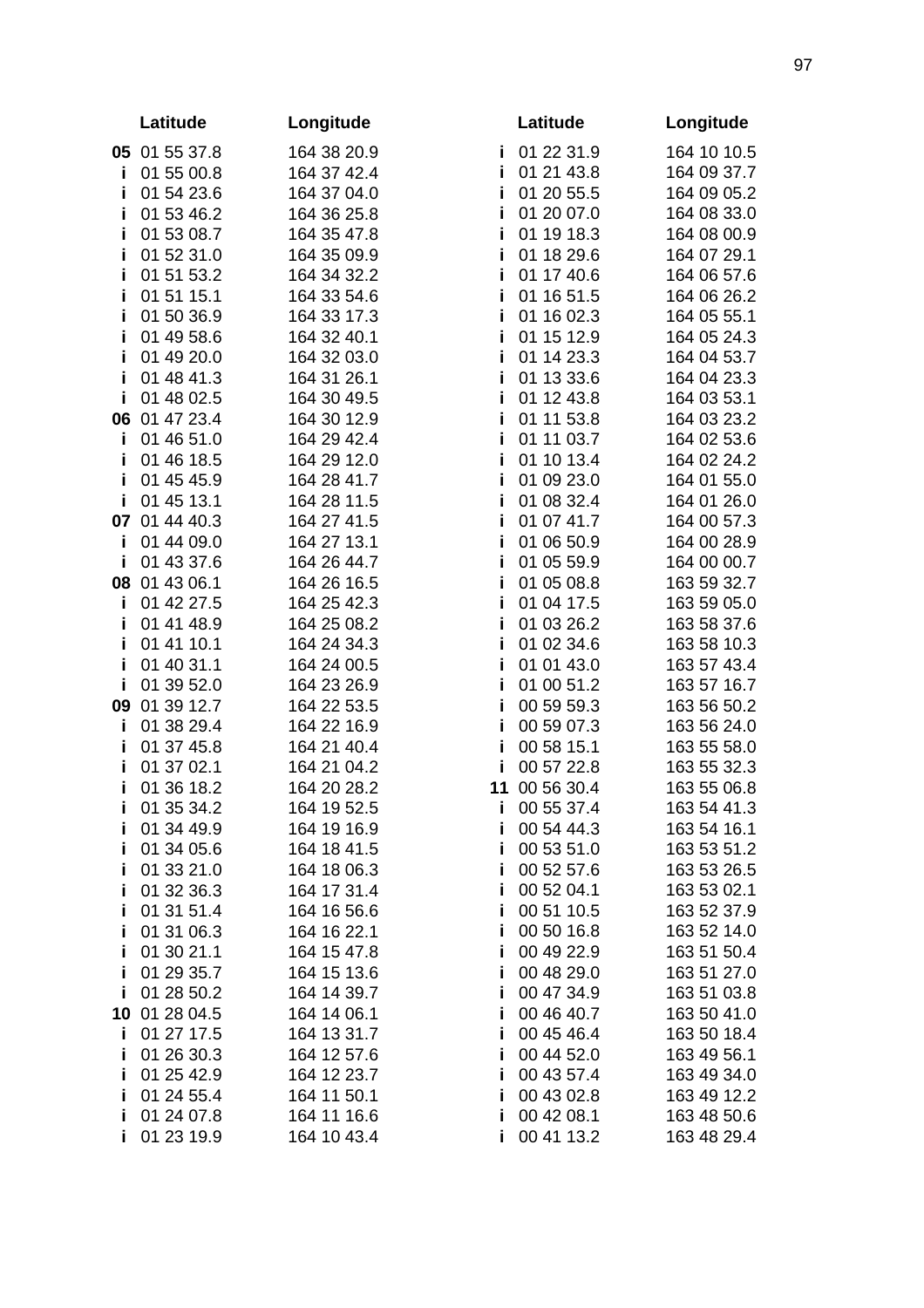|    | Latitude                    | Longitude                  | Latitude                       | Longitude                  |
|----|-----------------------------|----------------------------|--------------------------------|----------------------------|
| Ť. | 00 40 18.3                  | 163 48 08.4                | $i -000426.9$                  | 163 36 44.6                |
| Ĩ  | 00 39 23.2                  | 163 47 47.6                | $i -000522.9$                  | 163 36 37.1                |
| Ĩ  | 00 38 28.1                  | 163 47 27.1                | $i -0006190$                   | 163 36 29.8                |
| Ĩ  | 00 37 32.8                  | 163 47 06.9                | $i -000715.2$                  | 163 36 22.8                |
| j, | 00 36 37.5                  | 163 46 47.0                | $i -000811.4$                  | 163 36 16.1                |
| Ĩ  | 00 35 42.0                  | 163 46 27.3                | 16 -00 09 07.6                 | 163 36 09.6                |
| Ĩ  | 00 34 46.5                  | 163 46 07.9                | $i -00 10 02.9$                | 163 36 03.5                |
| j  | 00 33 50.8                  | 163 45 48.8                | $i -001058.3$                  | 163 35 57.6                |
| Ī  | 00 32 55.1                  | 163 45 29.9                | $i -00$ 11 53.7                | 163 35 52.0                |
| j  | 00 31 59.3                  | 163 45 11.3                | $i -001249.1$                  | 163 35 46.6                |
| Ĩ  | 00 31 03.4                  | 163 44 53.0                | $-00$ 13 44.6<br>i.            | 163 35 41.4                |
| Ĩ  | 00 30 07.4                  | 163 44 35.0                | $i -001440.0$                  | 163 35 36.6                |
|    | 12 00 29 11.3               | 163 44 17.2                | $i -001535.5$                  | 163 35 31.9                |
| j. | 00 28 19.7                  | 163 44 01.0                | $i -001631.0$                  | 163 35 27.6                |
| j, | 00 27 28.4                  | 163 43 45.2                | $i -001726.6$                  | 163 35 23.5                |
| Ĩ  | 00 26 36.5                  | 163 43 29.5                | $i -001822.1$                  | 163 35 19.6                |
| Ĩ  | 00 25 44.7                  | 163 43 14.0                | $i -001917.7$                  | 163 35 16.0                |
| j  | 00 24 52.9                  | 163 42 58.8                | $i -002013.3$                  | 163 35 12.6                |
| Ť  | 00 24 01.1                  | 163 42 43.9                | 17 - 00 21 08.9                | 163 35 09.5                |
| j  | 00 23 09.1                  | 163 42 29.1                | $i -002208.1$                  | 163 35 06.5                |
| Ĩ  | 00 22 17.1                  | 163 42 14.6                | $-002307.3$<br>i.              | 163 35 03.7                |
| Ĩ  | 00 21 25.0                  | 163 42 00.3                | $i -002406.6$                  | 163 35 01.3                |
| j  | 00 20 32.9                  | 163 41 46.3                | $i -002505.8$                  | 163 34 59.1                |
| Ť  | 00 19 40.7<br>13 00 18 48.4 | 163 41 32.4<br>163 41 18.9 | $i -002605.1$<br>$i -002704.4$ | 163 34 57.2<br>163 34 55.6 |
| Ĩ. | 00 18 00.8                  | 163 41 06.7                | $-002803.6$<br>i.              | 163 34 54.3                |
| Ĩ  | 00 17 13.2                  | 163 40 54.7                | $i -002902.9$                  | 163 34 53.2                |
| j, | 00 16 25.5                  | 163 40 42.9                | $i -003002.2$                  | 163 34 52.5                |
| Ť  | 00 15 37.8                  | 163 40 31.4                | $i -003101.5$                  | 163 34 52.0                |
| i  | 00 14 50.0                  | 163 40 20.0                | $-003200.8$<br>j,              | 163 34 51.9                |
| 14 | 00 14 02.2                  | 163 40 08.8                | $-003300.1$<br>Ť               | 163 34 52.0                |
| j. | 00 13 07.3                  | 163 39 56.1                | $-003359.4$<br>i.              | 163 34 52.4                |
|    | 00 12 12.3                  | 163 39 43.8                | $i -003458.7$                  | 163 34 53.1                |
| Ī  | 00 11 17.3                  | 163 39 31.6                | $i -0035580$                   | 163 34 54.1                |
| Ĩ  | 00 10 22.2                  | 163 39 19.8                | $i -003657.2$                  | 163 34 55.4                |
|    | 00 09 27.1                  | 163 39 08.2                | $-003756.5$<br>Ť               | 163 34 57.0                |
|    | 00 08 31.9                  | 163 38 56.8                | $i -003855.8$                  | 163 34 58.9                |
| j  | 00 07 36.6                  | 163 38 45.7                | $i -0039550$                   | 163 35 01.0                |
| Ī  | 00 06 41.3                  | 163 38 34.9                | $i -004054.3$                  | 163 35 03.5                |
| Ĩ  | 00 05 46.0                  | 163 38 24.3                | $i -004153.5$                  | 163 35 06.2                |
| Ť  | 00 04 50.6                  | 163 38 13.9                | $i -004252.7$                  | 163 35 09.2                |
| Ĩ  | 00 03 55.2                  | 163 38 03.9                | $i -004351.9$                  | 163 35 12.5                |
| Ī  | 00 02 59.7                  | 163 37 54.0                | $i -004451.1$                  | 163 35 16.1                |
| Ť  | 00 02 04.1                  | 163 37 44.5                | $-00$ 45 50.3<br>i.            | 163 35 20.0                |
| Ĩ  | 00 01 08.6                  | 163 37 35.2                | $i -004649.4$                  | 163 35 24.2                |
| 15 | 00 00 12.9                  | 163 37 26.1                | $i -004748.5$                  | 163 35 28.6                |
| Ĩ  | $-000042.9$                 | 163 37 17.3                | $i -004847.6$                  | 163 35 33.4                |
| Ĩ  | $-000138.9$                 | 163 37 08.8                | $i -004946.7$                  | 163 35 38.4                |
| Ť  | $-00$ 02 34.8               | 163 37 00.5                | $i -005045.8$                  | 163 35 43.8                |
|    | $i -000330.8$               | 163 36 52.4                | $i -005144.8$                  | 163 35 49.4                |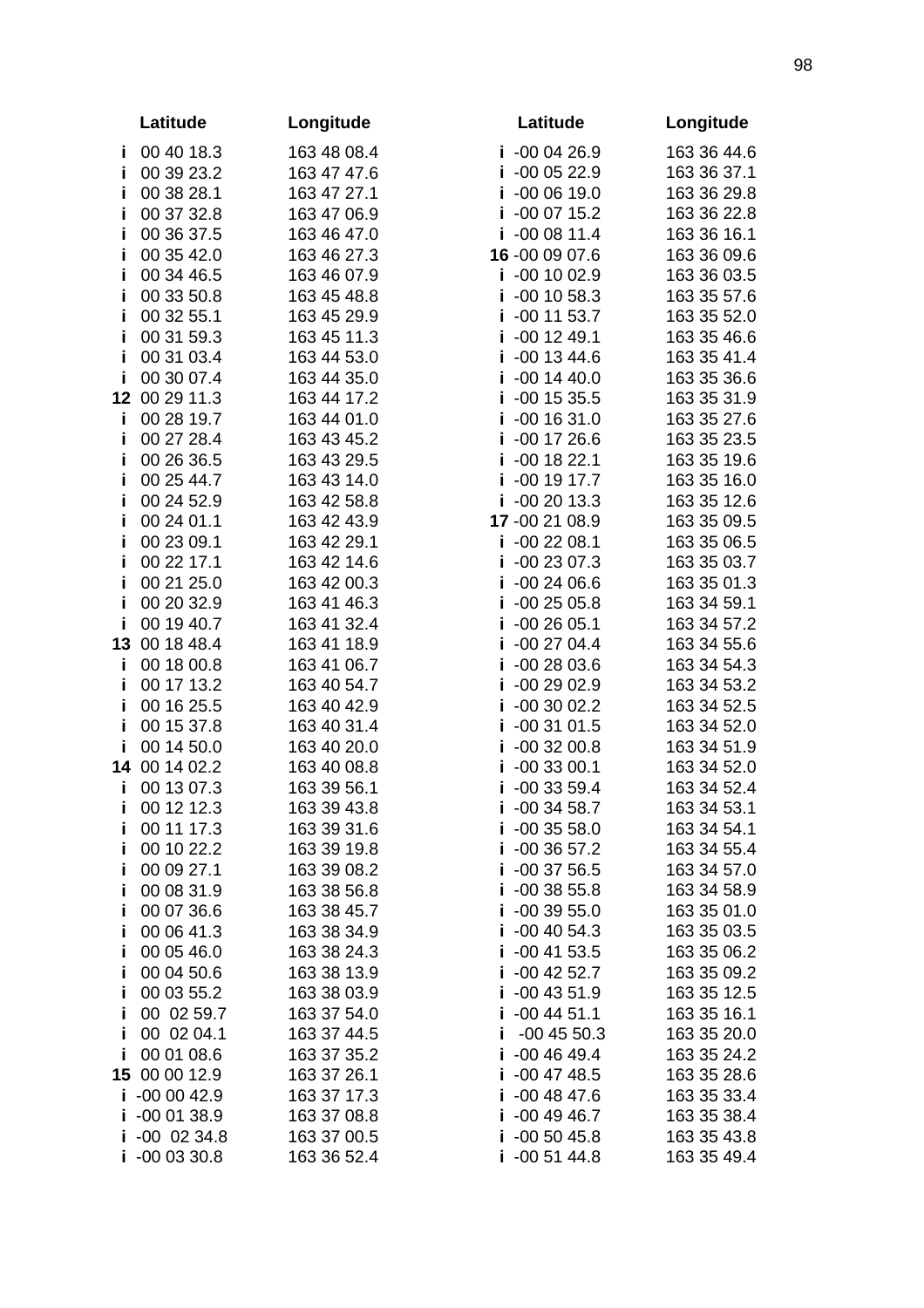| Latitude                       | Longitude                  | Latitude                         | Longitude                  |
|--------------------------------|----------------------------|----------------------------------|----------------------------|
| $i -005243.8$                  | 163 35 55.3                | $i -013859.1$                    | 163 46 10.4                |
| $-005342.7$<br>j.              | 163 36 01.5                | $i -013955.3$                    | 163 46 30.0                |
| $-005441.7$<br>j.              | 163 36 08.0                | $i -014051.4$                    | 163 46 50.0                |
| $-005540.6$<br>j.              | 163 36 14.7                | $i -014147.4$                    | 163 47 10.2                |
| $-005639.4$<br>j.              | 163 36 21.8                | $i -014243.3$                    | 163 47 30.7                |
| $i -005738.3$                  | 163 36 29.1                | $i -014339.1$                    | 163 47 51.5                |
| $i -005837.1$                  | 163 36 36.8                | $i -014434.8$                    | 163 48 12.5                |
| 18 -00 59 35.8                 | 163 36 44.7                | $i -014530.3$                    | 163 48 33.8                |
| $i -010005.7$                  | 163 36 48.8                | $i -014625.8$                    | 163 48 55.4                |
| 19 -00 00 35.5                 | 163 36 53.0                | $i -014721.2$                    | 163 49 17.3                |
| $-010134.1$<br>Ĩ               | 163 37 01.4                | $i -014816.4$                    | 163 49 39.4                |
| $-01$ 02 32.5<br>j.            | 163 37 10.0                | $i -014911.6$                    | 163 50 01.8                |
| $i -010331.0$                  | 163 37 19.0                | $i -015006.6$                    | 163 50 24.5                |
| $i -010429.4$                  | 163 37 28.2                | $i -015101.6$                    | 163 50 47.4                |
| $i -010527.7$                  | 163 37 37.7                | $i -015156.4$                    | 163 51 10.6                |
| $i -010626.0$                  | 163 37 47.5                | $i -015251.1$                    | 163 51 34.1                |
| $i -010724.3$                  | 163 37 57.6                | $i -015345.6$                    | 163 51 57.9                |
| $i -010822.5$                  | 163 38 08.0                | $i -015440.1$                    | 163 52 21.9                |
| $-010920.6$<br>Ĩ.              | 163 38 18.6                | $i -015534.4$                    | 163 52 46.2                |
| $-01$ 10 18.7<br>i             | 163 38 29.6                | $i -015628.6$                    | 163 53 10.7                |
| $-01$ 11 16.8<br>j,            | 163 38 40.8                | $i -015722.7$                    | 163 53 35.6                |
| $-01$ 12 14.7<br>j.            | 163 38 52.3                | $-015816.7$<br>i.                | 163 54 00.6                |
| $i -011312.7$                  | 163 39 04.0                | $i -015910.5$                    | 163 54 26.0                |
| $i -011410.5$                  | 163 39 16.1                | $i -020004.3$                    | 163 54 51.6                |
| $i -011508.4$                  | 163 39 28.5                | $i -020057.9$                    | 163 55 17.5                |
| $i -011606.1$                  | 163 39 41.1                | $i -020151.3$                    | 163 55 43.6                |
| $i -011703.8$                  | 163 39 54.0                | $i -02 02 44.6$                  | 163 56 10.0                |
| $i -011801.4$                  | 163 40 07.2                | $i -020337.8$                    | 163 56 36.7                |
| $-01$ 18 59.0<br>Î.            | 163 40 20.6                | $i -020430.9$                    | 163 57 03.6                |
| $-01$ 19 56.5<br>j.            | 163 40 34.4                | $-020523.8$<br>Ĩ                 | 163 57 30.8                |
| $-012053.9$<br>j.              | 163 40 48.4                | $i -020616.6$                    | 163 57 58.3                |
| $-012151.2$<br>j.              | 163 41 02.7                | $-020709.3$<br>i.                | 163 58 26.0                |
| $i -012248.5$                  | 163 41 17.3                | $i -020801.8$                    | 163 58 53.9                |
| $i -012345.7$                  | 163 41 32.2                | $i -020854.1$                    | 163 59 22.2                |
| $-012442.8$<br>Ĩ.              | 163 41 47.3                | $i -020946.4$                    | 163 59 50.6                |
| $-012539.9$<br>Ť               | 163 42 02.7                | 22 - 02 10 38.5                  | 164 00 19.4                |
| $-012636.9$<br>Ĩ               | 163 42 18.4                | $i -02$ 11 28.6                  | 164 00 47.3<br>164 01 15.4 |
| $-012733.8$<br>Ť               | 163 42 34.4                | $i -02$ 12 18.6                  |                            |
| $i -012830.6$<br>$i -012927.3$ | 163 42 50.7                | $i -021308.4$<br>$i -02$ 13 58.1 | 164 01 43.8                |
| $i -013024.0$                  | 163 43 07.2<br>163 43 24.0 | $i -02$ 14 47.6                  | 164 02 12.4<br>164 02 41.3 |
| $i -013120.6$                  | 163 43 41.1                | $i -02$ 15 37.0                  | 164 03 10.3                |
| 20 -01 32 17.1                 | 163 43 58.4                | $i -02$ 16 26.3                  | 164 03 39.6                |
| $-01$ 32 57.0<br>Ĩ.            | 163 44 10.9                | $i -02$ 17 15.4                  | 164 04 09.2                |
| $i -013336.9$                  | 163 44 23.4                | $i -021804.4$                    | 164 04 39.0                |
| 21 -01 34 16.7                 | 163 44 36.1                | $i -02$ 18 53.3                  | 164 05 09.0                |
| $-013513.4$<br>i.              | 163 44 54.4                | $i -021942.0$                    | 164 05 39.2                |
| $-013609.9$<br>Ť               | 163 45 13.0                | $i -022030.5$                    | 164 06 09.7                |
| i -01 37 06.4                  | 163 45 31.8                | $i -022118.9$                    | 164 06 40.4                |
| $i -013802.8$                  | 163 45 51.0                | $-022207.2$                      | 164 07 11.3                |
|                                |                            |                                  |                            |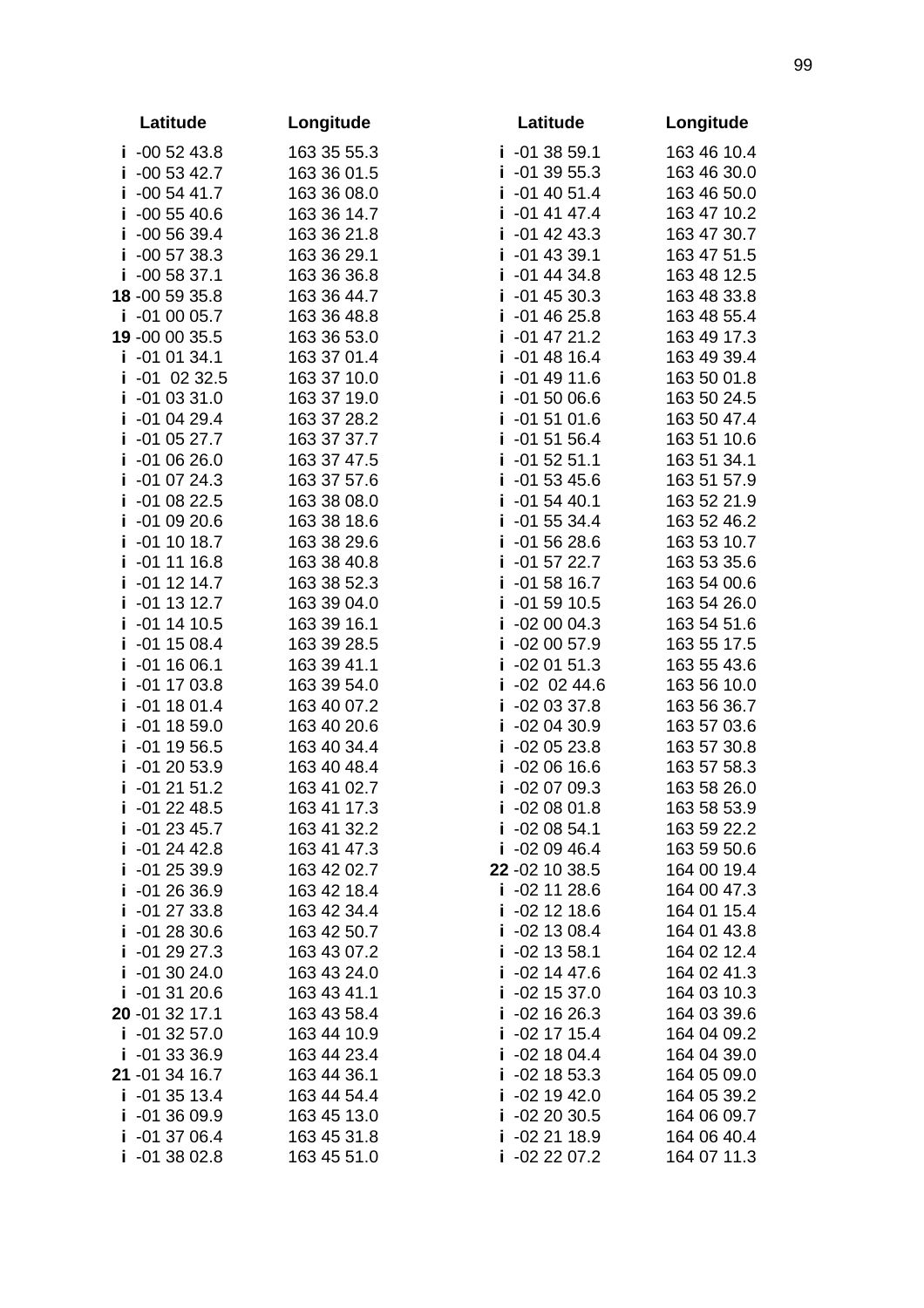| Latitude                          | Longitude                  | Latitude                         | Longitude                  |
|-----------------------------------|----------------------------|----------------------------------|----------------------------|
| $i -022255.3$                     | 164 07 42.5                | 26 -02 58 49.0                   | 164 37 32.4                |
| $-022343.3$<br>j.                 | 164 08 13.9                | $i -025919.3$                    | 164 38 04.4                |
| $i -022431.1$                     | 164 08 45.5                | $i -025949.6$                    | 164 38 36.4                |
| $-022518.7$<br>Ť                  | 164 09 17.4                | 27 -03 00 19.7                   | 164 39 08.6                |
| $-022606.2$                       | 164 09 49.4                | $i -030058.1$                    | 164 39 5.0                 |
| $-022653.6$                       | 164 10 21.7                | $i - 030136.3$                   | 164 40 31.5                |
| $-022740.8$<br>Ĩ                  | 164 10 54.2                | $i -030214.3$                    | 164 41 13.2                |
| $i -022827.8$                     | 164 11 27.0                | $i -030252.1$                    | 164 41 55.1                |
| $-022914.7$<br>Ť                  | 164 11 59.9                | $i - 030329.8$                   | 164 42 37.1                |
| $-023001.4$                       | 164 12 33.1                | $i -030407.2$                    | 164 43 19.3                |
| $-023048.0$<br>Ī                  | 164 13 06.5                | $i -030444.4$                    | 164 44 01.7                |
| $-023134.4$<br>Ĩ                  | 164 13 40.2                | $-030521.4$<br>i.                | 164 44 44.3                |
| $-023220.6$<br>Ĩ.                 | 164 14 14.0                | $i -030558.2$                    | 164 45 27.1                |
| $-023306.7$<br>Ť                  | 164 14 48.1                | $i - 030634.9$                   | 164 46 10.0                |
| $-023352.6$                       | 164 15 22.4                | $i -030711.3$                    | 164 46 53.1                |
| 23 - 02 34 38.4                   | 164 15 56.9                | $i -030747.5$                    | 164 47 36.4                |
| $-023421.8$<br>j.                 | 164 16 29.9                | $i -030823.5$                    | 164 48 19.8                |
| $-023605.0$<br>İ                  | 164 17 03.1                | $i -030859.3$                    | 164 49 03.4                |
| $-023648.1$<br>Ť                  | 164 17 36.6                | $i -030934.9$                    | 164 49 47.2                |
| $-023731.1$<br>Ī                  | 164 18 10.2                | $i -031010.3$                    | 164 50 31.1                |
| $-023813.8$<br>Ī                  | 164 18 44.0                | $i -031045.4$                    | 164 51 15.2                |
| $-023856.5$<br>Ī                  | 164 19 18.0                | $-03$ 11 20.4<br>i.              | 164 51 59.5                |
| $i -023939.0$                     | 164 19 52.2                | $i -031155.2$                    | 164 52 43.9                |
| $i -024021.3$                     | 164 20 26.6                | $i -031229.7$                    | 164 53 28.5                |
| $-024103.4$<br>Ĩ.                 | 164 21 01.2                | $i -031304.1$                    | 164 54 13.2                |
| $i -024145.4$                     | 164 21 36.0                | $i -031338.2$                    | 164 54 58.1                |
| $-02$ 42 27.3<br>j.               | 164 22 10.9                | $i - 031412.1$                   | 164 55 43.2                |
| $i -024309.0$                     | 164 22 46.1                | 28 -03 14 45.8                   | 164 56 28.4                |
| $-024350.5$<br>Ĩ.                 | 164 23 21.4                | $i -031519.1$                    | 164 57 13.7                |
| $-024431.9$                       | 164 23 57.0                | $i -031552.5$                    | 164 57 59.1                |
| 24 - 02 45 13.1                   | 164 24 32.7                | $i - 031625.5$                   | 164 58 44.7                |
| $-024555.7$<br>i.                 | 164 25 09.9                | $-03$ 16 58.2<br>i.              | 164 59 30.4                |
| $i -024638.1$                     | 164 25 47.4                | $i -031730.8$                    | 165 00 16.2                |
| $i -024720.3$                     | 164 26 25.0                | $i -031803.2$                    | 165 01 02.3                |
| $i -024802.4$                     | 164 27 02.9                | $i -031835.3$                    | 165 01 48.4                |
| $-024844.3$<br>Ī                  | 164 27 40.9                | 29 -03 19 07.2<br>$i - 031938.3$ | 165 02 34.8                |
| $-024926.0$<br>Ť<br>$i -025007.5$ | 164 28 19.1<br>164 28 57.6 | $i -032009.1$                    | 165 03 20.2<br>165 04 05.8 |
| $-025048.9$                       | 164 29 36.2                | $i -032039.7$                    | 165 04 51.6                |
| Ť<br>$i -025130.0$                | 164 30 15.0                | $i -032110.1$                    | 165 05 37.5                |
| 25 - 02 52 11.0                   | 164 30 54.1                | $i -032140.3$                    | 165 06 23.5                |
| $-025251.7$<br>j.                 | 164 31 33.1                | $i -032210.3$                    | 165 07 09.7                |
| $-025332.1$<br>Ť                  | 164 32 12.2                | $i -032240.1$                    | 165 07 56.0                |
| $-025412.4$<br>Ť                  | 164 32 51.6                | $i - 032309.6$                   | 165 08 42.4                |
| $-025452.5$                       | 164 33 31.2                | $i - 032339.0$                   | 165 09 29.0                |
| $-025532.3$                       | 164 34 10.9                | $i - 032408.1$                   | 165 10 15.7                |
| $-025612.1$<br>Ĩ                  | 164 34 50.9                | $-032437.0$<br>i.                | 165 11 02.6                |
| $-025651.6$<br>Ť                  | 164 35 31.0                | $i -032505.7$                    | 165 11 49.6                |
| $-025730.9$<br>Ť                  | 164 36 11.3                | $i -032534.2$                    | 165 12 36.7                |
| $i -025810.0$                     | 164 36 51.8                | 30 -03 26 02.4                   | 165 13 23.9                |
|                                   |                            |                                  |                            |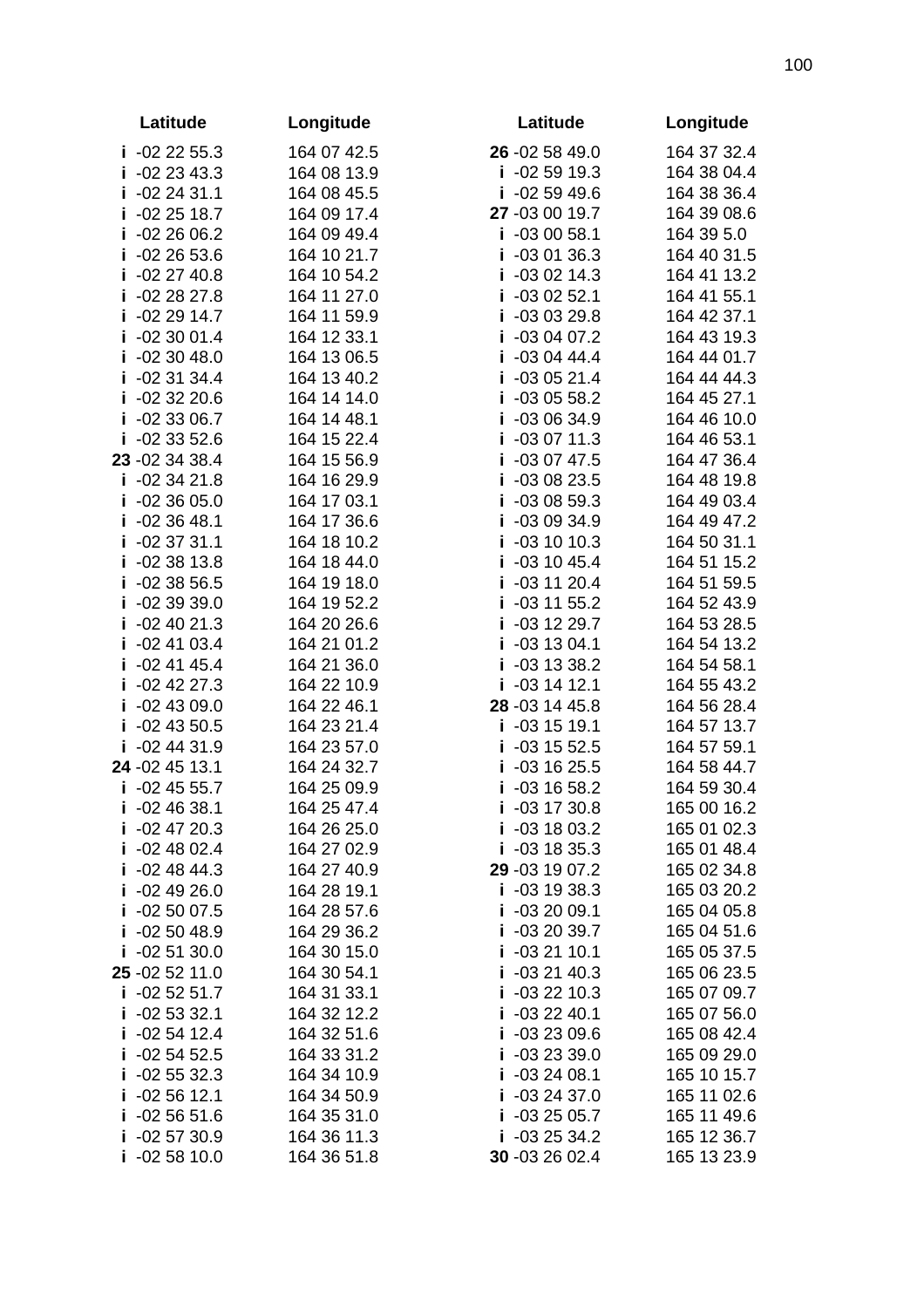|        | Latitude                   | Longitude                  | Latitude                              | Longitude                  |
|--------|----------------------------|----------------------------|---------------------------------------|----------------------------|
|        | $i - 032630.4$             | 165 14 11.6                | $i - 034533.3$                        | 165 57 24.3                |
|        | $i - 032658.8$             | 165 14 59.4                | $i - 034549.9$                        | 165 58 19.0                |
|        | $i -032726.7$              | 165 15 47.4                | $i - 034606.2$                        | 165 59 13.8                |
| Ť.     | $-032754.3$                | 165 16 35.5                | $i - 034622.2$                        | 166 00 08.6                |
| Ť      | $-032821.7$                | 165 17 23.7                | $i - 034638.0$                        | 166 01 03.6                |
| Ĩ      | $-032848.9$                | 165 18 12.1                | $i - 034653.6$                        | 166 01 58.6                |
|        | $i - 032915.8$             | 165 19 00.6                | $i -034708.8$                         | 166 02 53.6                |
| Ĩ.     | $-032942.6$                | 165 19 49.1                | $i -034723.8$                         | 166 03 48.8                |
| Ī      | $-033009.1$                | 165 20 37.9                | 33 - 03 47 38.6                       | 166 04 44.0                |
| Ĩ      | $-033035.3$                | 165 21 26.7                | $-03$ 47 52.5<br>i.                   | 166 05 37.2                |
| j      | $-033101.4$                | 165 22 15.7                | $-034806.2$<br>i                      | 166 06 30.5                |
| i      | $-033127.2$                | 165 23 04.8                | $i - 034819.7$                        | 166 07 23.9                |
|        | $i - 033152.8$             | 165 23 54.0                | $i - 034832.9$                        | 166 08 17.3                |
|        | $i - 033218.2$             | 165 24 43                  | $i - 034845.9$                        | 166 09 10.8                |
|        | $i - 0332433$              | 165 25 32.7                | $i - 034858.6$                        | 166 10 04.4                |
| Ĩ.     | -03 33 08.2                | 165 26 22.3                | $i - 034911.1$                        | 166 10 58.0                |
|        | $i - 033332.9$             | 165 27 11.9                | $i - 034923.3$                        | 166 11 51.6                |
|        | 31 -03 33 57.3             | 165 28 01.7                | $i - 034935.3$                        | 166 12 45.4                |
| Ĩ      | $-033422.5$                | 165 28 53.5                | $i - 034947.0$                        | 166 13 39.1                |
| Ĩ      | $-033447.5$                | 165 29 45.4                | $i -034958.5$                         | 166 14 33.0                |
| Ĩ      | $-033512.2$                | 165 30 37.4                | 34 -03 50 09.7                        | 166 15 26.8                |
| Ĩ      | $-033536.7$                | 165 31 29.6                | $i - 035019.4$                        | 166 16 14.3                |
| Ĩ.     | $-033600.9$                | 165 32 21.8                | $i - 035028.9$                        | 166 17 01.7                |
| Ť      | $-033624.8$                | 165 33 14.2                | $i - 035038.2$                        | 166 17 49.3                |
| Ĩ      | $-033648.5$                | 165 34 06.7                | $i -035047.3$                         | 166 18 36.8                |
| Ĩ      | $-033712.0$                | 165 34 59.3                | 35 -03 50 56.2                        | 166 19 24.4                |
| Ť      | $-033735.2$                | 165 35 52.0                | $i - 035106.0$                        | 166 20 17.6                |
| Ť      | $-033758.1$                | 165 36 44.9                | $i - 035115.5$                        | 166 21 10.9                |
| Ĩ      | $-033820.8$<br>$-033843.2$ | 165 37 37.8<br>165 38 30.9 | $i - 035124.8$                        | 166 22 04.3<br>166 22 57.7 |
| Ĩ<br>Ĩ | $-033905.4$                | 165 39 24.0                | $-035133.8$<br>Ĩ<br>$-035142.6$<br>Ĩ. | 166 23 51.1                |
| j.     | $-033927.3$                | 165 40 17.3                | $i - 035151.2$                        | 166 24 44.6                |
|        | $i - 033949.0$             | 165 41 10.6                | $i -035159.5$                         | 166 25 38.0                |
|        | $-034010.4$                | 165 42 04.1                | $i -035207.5$                         | 166 26 31.6                |
| Ĩ      | $-034031.5$                | 165 42 57.7                | $-035215.4$<br>Ĩ                      | 166 27 25.2                |
| Ĩ      | $-03$ 40 52.4              | 165 43 51.4                | $i -0352233.0$                        | 166 28 18.8                |
| Ĩ.     | $-034113.0$                | 165 44 45.1                | $i - 035230.3$                        | 166 29 12.4                |
| Ĭ.     | $-034133.4$                | 165 45 39.0                | $i - 035237.4$                        | 166 30 06.1                |
| Ť      | $-034153.5$                | 165 46 33.0                | $i -035244.2$                         | 166 30 59.8                |
|        | $i - 034213.3$             | 165 47 27.0                | 36 -03 52 50.8                        | 166 31 53.6                |
| Ĩ      | $-03$ 42 32.9              | 165 48 21.2                | $i - 035255.5$                        | 166 32 32.3                |
|        | $i - 034252.2$             | 165 49 15.4                | $i - 035300.0$                        | 166 33 11.1                |
|        | 32 - 03 43 11.3            | 165 50 09.8                | 37 -03 53 04.3                        | 166 33 49.9                |
| Ĩ      | $-034329.9$                | 165 51 03.8                | $i - 035304.6$                        | 166 33 52.0                |
| Ĩ      | $-034348.3$                | 165 51 57.9                | 38 -03 53 04.8                        | 166 33 54.1                |
| Ĩ      | $-034406.5$                | 165 52 52.1                | $i - 035310.9$                        | 166 34 49.9                |
| Ĩ      | $-034424.4$                | 165 53 46.4                | $i - 035316.7$                        | 166 35 45.8                |
| Ť      | $-034442.0$                | 165 54 40.8                | $i - 035322.3$                        | 166 36 41.7                |
| Ť      | $-034459.3$                | 165 55 35.2                | $i - 035327.6$                        | 166 37 37.7                |
|        | $i - 034516.4$             | 165 56 29.7                | $i - 035332.6$                        | 166 38 33.6                |